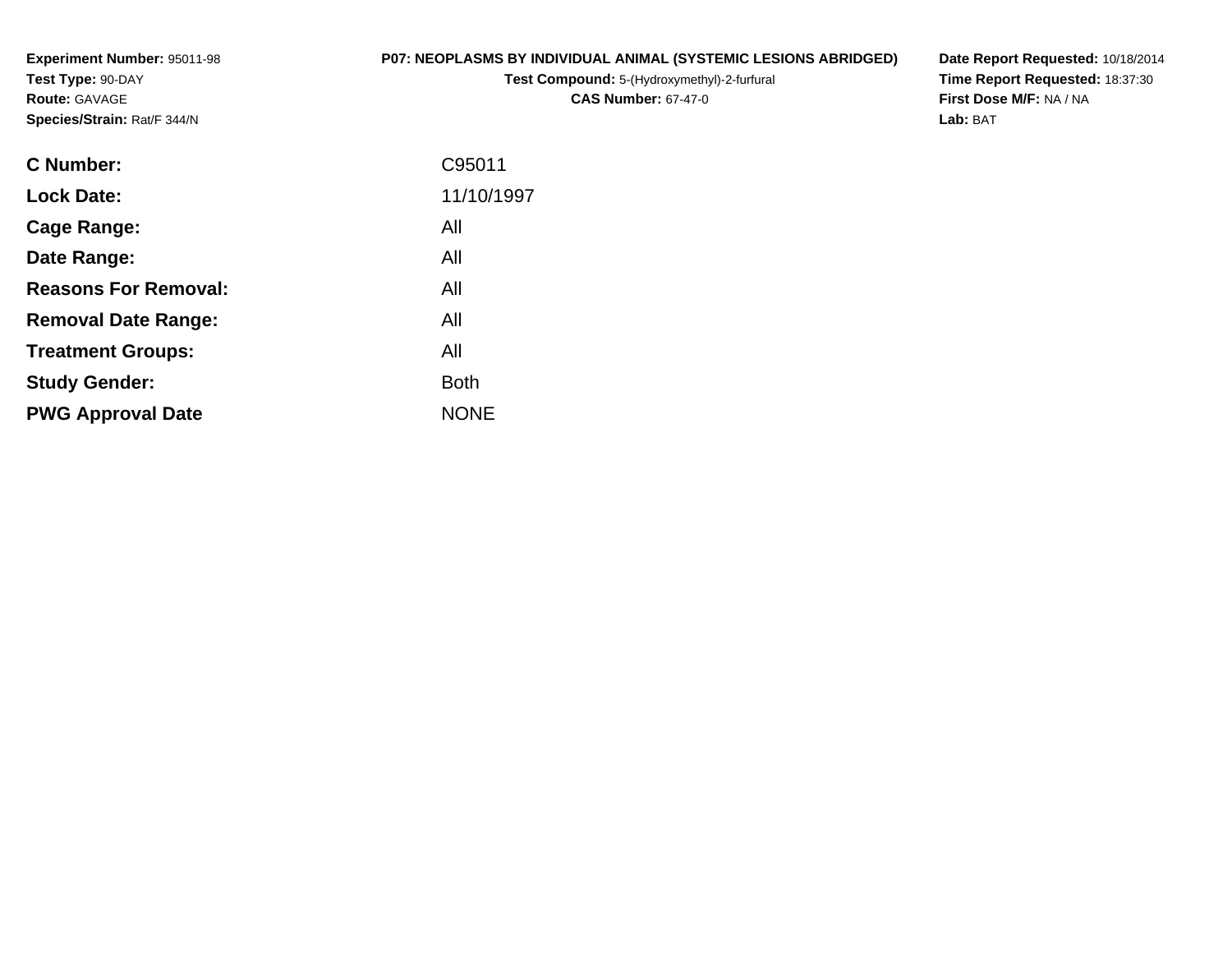#### **Test Type:** 90-DAY**Route:** GAVAGE

**Species/Strain:** Rat/F 344/N

#### **P07: NEOPLASMS BY INDIVIDUAL ANIMAL (SYSTEMIC LESIONS ABRIDGED)**

**Test Compound:** 5-(Hydroxymethyl)-2-furfural

**CAS Number:** 67-47-0

**Date Report Requested:** 10/18/2014**Time Report Requested:** 18:37:30**First Dose M/F:** NA / NA**Lab:** BAT

| F 344/N Rat Male<br>0 MG/KG                  | DAY ON TEST<br><b>ANIMAL ID</b> | $\boldsymbol{\theta}$<br>0<br>9<br>4<br>$\boldsymbol{0}$<br>0<br>1<br>$\overline{\mathbf{c}}$<br>1 | $\pmb{\theta}$<br>$\boldsymbol{\theta}$<br>$\boldsymbol{9}$<br>$\boldsymbol{4}$<br>$\pmb{0}$<br>$\mathbf 0$<br>1<br>$\frac{2}{2}$ | $\pmb{\theta}$<br>$\pmb{\theta}$<br>9<br>$\boldsymbol{4}$<br>$\mathbf 0$<br>$\mathbf 0$<br>1<br>$\frac{2}{3}$ | $\boldsymbol{\theta}$<br>$\boldsymbol{\theta}$<br>9<br>$\boldsymbol{4}$<br>$\mathsf 0$<br>$\mathbf 0$<br>1<br>$\boldsymbol{2}$<br>4 | $\pmb{\theta}$<br>$\pmb{\theta}$<br>9<br>$\boldsymbol{4}$<br>$\pmb{0}$<br>0<br>1<br>$\frac{2}{5}$ | 0<br>$\pmb{\theta}$<br>$\boldsymbol{9}$<br>$\boldsymbol{4}$<br>$\pmb{0}$<br>$\mathbf 0$<br>1<br>$\overline{c}$<br>6 | 0<br>0<br>9<br>$\boldsymbol{4}$<br>$\mathsf 0$<br>0<br>1<br>$\frac{2}{7}$ | $\boldsymbol{\theta}$<br>$\pmb{\theta}$<br>9<br>$\boldsymbol{4}$<br>$\pmb{0}$<br>$\mathbf 0$<br>1<br>$\boldsymbol{2}$<br>8 | $\pmb{\theta}$<br>$\pmb{\theta}$<br>$\pmb{9}$<br>$\boldsymbol{4}$<br>$\mathbf 0$<br>$\pmb{0}$<br>$\mathbf{1}$<br>$\frac{2}{9}$ | $\pmb{\theta}$<br>0<br>$\boldsymbol{9}$<br>$\boldsymbol{4}$<br>$\overline{\text{o}}$<br>$\pmb{0}$<br>$\mathbf{1}$<br>$\sqrt{3}$<br>$\mathbf 0$ | <i><b>*TOTALS</b></i> |
|----------------------------------------------|---------------------------------|----------------------------------------------------------------------------------------------------|-----------------------------------------------------------------------------------------------------------------------------------|---------------------------------------------------------------------------------------------------------------|-------------------------------------------------------------------------------------------------------------------------------------|---------------------------------------------------------------------------------------------------|---------------------------------------------------------------------------------------------------------------------|---------------------------------------------------------------------------|----------------------------------------------------------------------------------------------------------------------------|--------------------------------------------------------------------------------------------------------------------------------|------------------------------------------------------------------------------------------------------------------------------------------------|-----------------------|
| <b>Alimentary System</b>                     |                                 |                                                                                                    |                                                                                                                                   |                                                                                                               |                                                                                                                                     |                                                                                                   |                                                                                                                     |                                                                           |                                                                                                                            |                                                                                                                                |                                                                                                                                                |                       |
| <b>NONE</b><br><b>Cardiovascular System</b>  |                                 |                                                                                                    |                                                                                                                                   |                                                                                                               |                                                                                                                                     |                                                                                                   |                                                                                                                     |                                                                           |                                                                                                                            |                                                                                                                                |                                                                                                                                                |                       |
| <b>NONE</b><br><b>Endocrine System</b>       |                                 |                                                                                                    |                                                                                                                                   |                                                                                                               |                                                                                                                                     |                                                                                                   |                                                                                                                     |                                                                           |                                                                                                                            |                                                                                                                                |                                                                                                                                                |                       |
| <b>NONE</b><br><b>General Body System</b>    |                                 |                                                                                                    |                                                                                                                                   |                                                                                                               |                                                                                                                                     |                                                                                                   |                                                                                                                     |                                                                           |                                                                                                                            |                                                                                                                                |                                                                                                                                                |                       |
| <b>NONE</b><br><b>Genital System</b>         |                                 |                                                                                                    |                                                                                                                                   |                                                                                                               |                                                                                                                                     |                                                                                                   |                                                                                                                     |                                                                           |                                                                                                                            |                                                                                                                                |                                                                                                                                                |                       |
| <b>NONE</b><br><b>Hematopoietic System</b>   |                                 |                                                                                                    |                                                                                                                                   |                                                                                                               |                                                                                                                                     |                                                                                                   |                                                                                                                     |                                                                           |                                                                                                                            |                                                                                                                                |                                                                                                                                                |                       |
| <b>NONE</b><br><b>Integumentary System</b>   |                                 |                                                                                                    |                                                                                                                                   |                                                                                                               |                                                                                                                                     |                                                                                                   |                                                                                                                     |                                                                           |                                                                                                                            |                                                                                                                                |                                                                                                                                                |                       |
| <b>NONE</b><br><b>Musculoskeletal System</b> |                                 |                                                                                                    |                                                                                                                                   |                                                                                                               |                                                                                                                                     |                                                                                                   |                                                                                                                     |                                                                           |                                                                                                                            |                                                                                                                                |                                                                                                                                                |                       |
| <b>NONE</b><br><b>Nervous System</b>         |                                 |                                                                                                    |                                                                                                                                   |                                                                                                               |                                                                                                                                     |                                                                                                   |                                                                                                                     |                                                                           |                                                                                                                            |                                                                                                                                |                                                                                                                                                |                       |
| <b>Brain</b>                                 |                                 |                                                                                                    | $\ddot{}$                                                                                                                         |                                                                                                               | $^+$                                                                                                                                |                                                                                                   | $\ddot{}$                                                                                                           |                                                                           | $+$                                                                                                                        | $\ddot{}$                                                                                                                      |                                                                                                                                                | 5                     |
|                                              |                                 |                                                                                                    |                                                                                                                                   |                                                                                                               |                                                                                                                                     |                                                                                                   |                                                                                                                     |                                                                           |                                                                                                                            |                                                                                                                                |                                                                                                                                                |                       |

\* ..Total animals with tissue examined microscopically; Total animals with tumor **M** . Missing tissue M ..Missing tissue

+ ..Tissue examined microscopically

I ..Insufficient tissue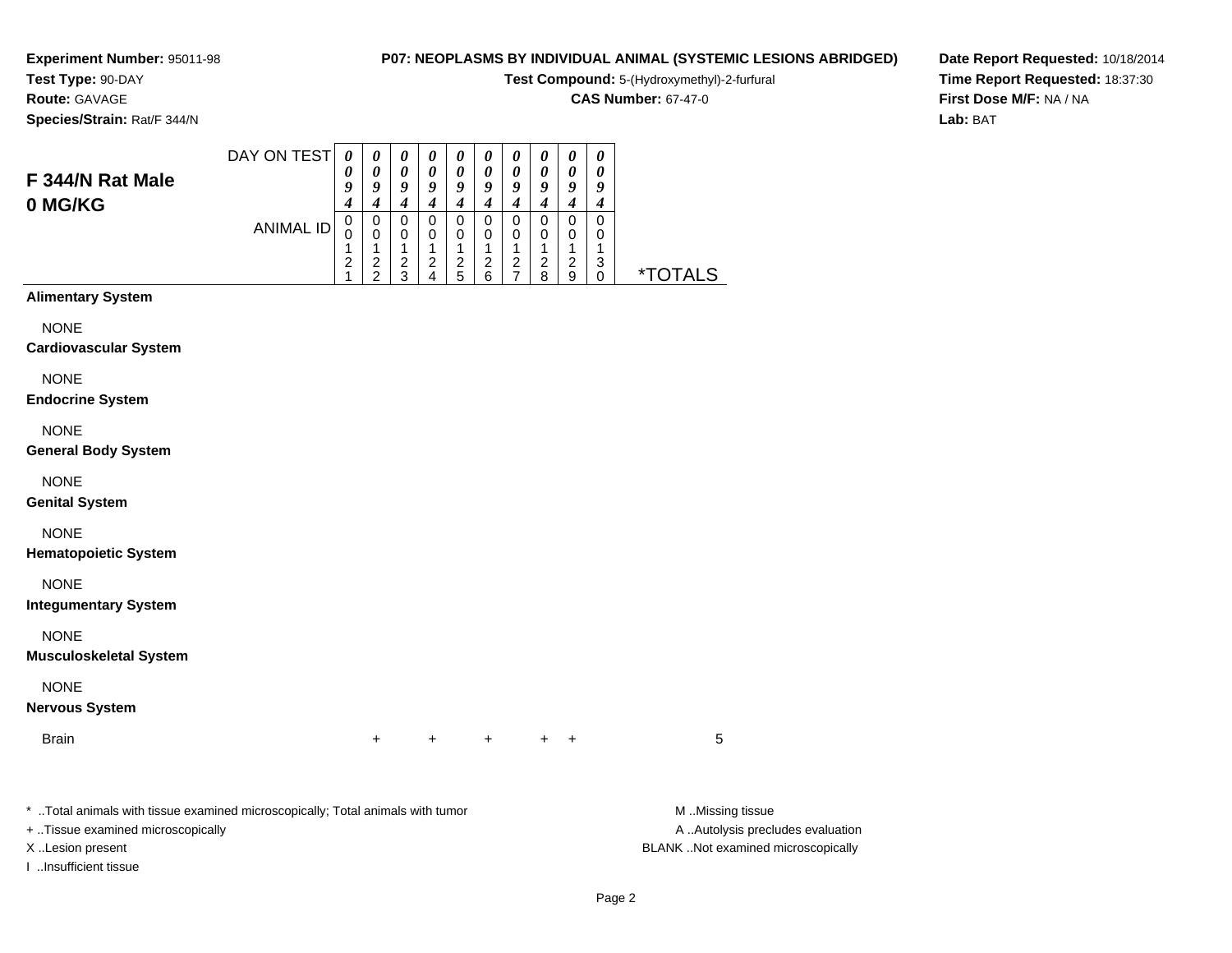# **Test Type:** 90-DAY

**Route:** GAVAGE

**Species/Strain:** Rat/F 344/N

# **P07: NEOPLASMS BY INDIVIDUAL ANIMAL (SYSTEMIC LESIONS ABRIDGED)**

**Test Compound:** 5-(Hydroxymethyl)-2-furfural

**CAS Number:** 67-47-0

**Date Report Requested:** 10/18/2014**Time Report Requested:** 18:37:31**First Dose M/F:** NA / NA**Lab:** BAT

| F 344/N Rat Male<br>0 MG/KG                 | DAY ON TEST<br><b>ANIMAL ID</b> | $\boldsymbol{\theta}$<br>0<br>9<br>4<br>0<br>0<br>1<br>$\overline{c}$ | 0<br>0<br>9<br>4<br>0<br>$\mathbf 0$<br>1<br>$\overline{c}$<br>$\overline{2}$ | $\boldsymbol{\theta}$<br>0<br>9<br>4<br>$\mathbf 0$<br>$\mathbf 0$<br>$\frac{2}{3}$ | 0<br>$\boldsymbol{\theta}$<br>9<br>4<br>$\mathbf 0$<br>$\mathbf 0$<br>1<br>$\frac{2}{4}$ | 0<br>0<br>9<br>4<br>0<br>$\mathbf 0$<br>$\overline{c}$<br>5 | 0<br>0<br>9<br>4<br>0<br>0<br>2<br>6 | 0<br>0<br>9<br>4<br>0<br>0<br>1<br>$\frac{2}{7}$ | 0<br>0<br>9<br>4<br>0<br>0<br>1<br>$\frac{2}{8}$ | 0<br>$\theta$<br>9<br>4<br>0<br>0<br>2<br>9 | 0<br>0<br>9<br>4<br>0<br>0<br>3<br>$\mathbf 0$ | <i><b>*TOTALS</b></i> |   |
|---------------------------------------------|---------------------------------|-----------------------------------------------------------------------|-------------------------------------------------------------------------------|-------------------------------------------------------------------------------------|------------------------------------------------------------------------------------------|-------------------------------------------------------------|--------------------------------------|--------------------------------------------------|--------------------------------------------------|---------------------------------------------|------------------------------------------------|-----------------------|---|
| Spinal Cord<br><b>Respiratory System</b>    |                                 |                                                                       | $\ddot{}$                                                                     |                                                                                     | +                                                                                        |                                                             | +                                    |                                                  | $\pm$                                            | ÷                                           |                                                |                       | 5 |
| <b>NONE</b><br><b>Special Senses System</b> |                                 |                                                                       |                                                                               |                                                                                     |                                                                                          |                                                             |                                      |                                                  |                                                  |                                             |                                                |                       |   |
| <b>NONE</b><br><b>Urinary System</b>        |                                 |                                                                       |                                                                               |                                                                                     |                                                                                          |                                                             |                                      |                                                  |                                                  |                                             |                                                |                       |   |
| <b>NONE</b><br><b>SYSTEMIC LESIONS</b>      |                                 |                                                                       |                                                                               |                                                                                     |                                                                                          |                                                             |                                      |                                                  |                                                  |                                             |                                                |                       |   |
| Multiple Organ                              |                                 |                                                                       | $\ddot{}$                                                                     |                                                                                     | $\ddot{}$                                                                                |                                                             | $\ddot{}$                            |                                                  | $\pm$                                            | ÷                                           |                                                |                       | 5 |

\* ..Total animals with tissue examined microscopically; Total animals with tumor **M** . Missing tissue M ..Missing tissue

+ ..Tissue examined microscopically

I ..Insufficient tissue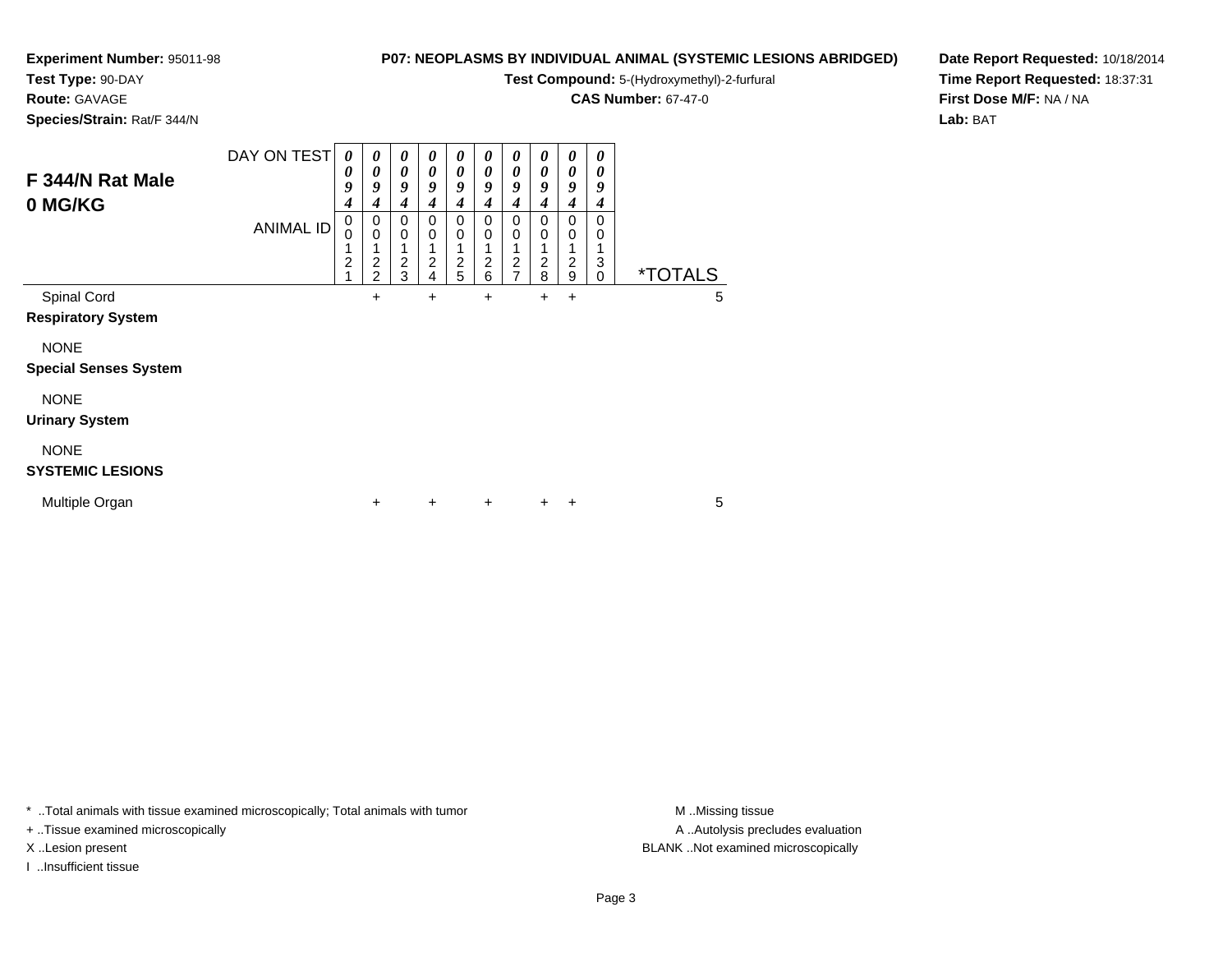# **Test Type:** 90-DAY

**Route:** GAVAGE

**Species/Strain:** Rat/F 344/N

# **P07: NEOPLASMS BY INDIVIDUAL ANIMAL (SYSTEMIC LESIONS ABRIDGED)**

**Test Compound:** 5-(Hydroxymethyl)-2-furfural

**CAS Number:** 67-47-0

**Date Report Requested:** 10/18/2014**Time Report Requested:** 18:37:31**First Dose M/F:** NA / NA**Lab:** BAT

| F 344/N Rat Male<br>94 MG/KG                                                   | DAY ON TEST      | $\boldsymbol{\theta}$<br>0<br>9<br>4 | 0<br>$\boldsymbol{\theta}$<br>$\boldsymbol{g}$<br>$\boldsymbol{4}$ | 0<br>0<br>9<br>$\boldsymbol{4}$                 | 0<br>0<br>9<br>$\boldsymbol{4}$      | 0<br>0<br>$\boldsymbol{9}$<br>$\boldsymbol{4}$ | 0<br>0<br>$\boldsymbol{g}$<br>$\boldsymbol{4}$  | 0<br>$\boldsymbol{\theta}$<br>$\boldsymbol{g}$<br>$\boldsymbol{4}$ | $\boldsymbol{\theta}$<br>$\boldsymbol{\theta}$<br>9<br>$\boldsymbol{4}$ | $\boldsymbol{\theta}$<br>$\boldsymbol{\theta}$<br>$\boldsymbol{g}$<br>$\boldsymbol{4}$ | 0<br>$\boldsymbol{\theta}$<br>9<br>$\boldsymbol{4}$           |                       |
|--------------------------------------------------------------------------------|------------------|--------------------------------------|--------------------------------------------------------------------|-------------------------------------------------|--------------------------------------|------------------------------------------------|-------------------------------------------------|--------------------------------------------------------------------|-------------------------------------------------------------------------|----------------------------------------------------------------------------------------|---------------------------------------------------------------|-----------------------|
|                                                                                | <b>ANIMAL ID</b> | 0<br>0<br>1<br>3<br>1                | $\pmb{0}$<br>$\pmb{0}$<br>$\mathbf{1}$<br>$\frac{3}{2}$            | $\pmb{0}$<br>0<br>$\mathbf{1}$<br>$\frac{3}{3}$ | $\pmb{0}$<br>0<br>1<br>$\frac{3}{4}$ | $\pmb{0}$<br>0<br>1<br>$\frac{3}{5}$           | $\pmb{0}$<br>0<br>$\mathbf{1}$<br>$\frac{3}{6}$ | $\pmb{0}$<br>0<br>$\mathbf{1}$<br>$\frac{3}{7}$                    | $\pmb{0}$<br>0<br>$\mathbf{1}$<br>$\begin{array}{c} 3 \\ 8 \end{array}$ | $\pmb{0}$<br>0<br>$\overline{1}$<br>$\frac{3}{9}$                                      | $\mathbf 0$<br>0<br>1<br>$\overline{\mathbf{4}}$<br>$\pmb{0}$ | <i><b>*TOTALS</b></i> |
| <b>Alimentary System</b>                                                       |                  |                                      |                                                                    |                                                 |                                      |                                                |                                                 |                                                                    |                                                                         |                                                                                        |                                                               |                       |
| <b>NONE</b><br><b>Cardiovascular System</b>                                    |                  |                                      |                                                                    |                                                 |                                      |                                                |                                                 |                                                                    |                                                                         |                                                                                        |                                                               |                       |
| <b>NONE</b><br><b>Endocrine System</b>                                         |                  |                                      |                                                                    |                                                 |                                      |                                                |                                                 |                                                                    |                                                                         |                                                                                        |                                                               |                       |
| <b>NONE</b><br><b>General Body System</b>                                      |                  |                                      |                                                                    |                                                 |                                      |                                                |                                                 |                                                                    |                                                                         |                                                                                        |                                                               |                       |
| <b>NONE</b><br><b>Genital System</b>                                           |                  |                                      |                                                                    |                                                 |                                      |                                                |                                                 |                                                                    |                                                                         |                                                                                        |                                                               |                       |
| <b>NONE</b><br><b>Hematopoietic System</b>                                     |                  |                                      |                                                                    |                                                 |                                      |                                                |                                                 |                                                                    |                                                                         |                                                                                        |                                                               |                       |
| <b>NONE</b><br><b>Integumentary System</b>                                     |                  |                                      |                                                                    |                                                 |                                      |                                                |                                                 |                                                                    |                                                                         |                                                                                        |                                                               |                       |
| <b>NONE</b><br><b>Musculoskeletal System</b>                                   |                  |                                      |                                                                    |                                                 |                                      |                                                |                                                 |                                                                    |                                                                         |                                                                                        |                                                               |                       |
| <b>NONE</b><br><b>Nervous System</b>                                           |                  |                                      |                                                                    |                                                 |                                      |                                                |                                                 |                                                                    |                                                                         |                                                                                        |                                                               |                       |
| <b>Brain</b>                                                                   |                  |                                      | +                                                                  |                                                 |                                      | $\ddot{}$                                      | +                                               |                                                                    | $\pm$                                                                   | $\ddot{}$                                                                              |                                                               | 5                     |
| * Total animals with tissue examined microscopically; Total animals with tumor |                  |                                      |                                                                    |                                                 |                                      |                                                |                                                 |                                                                    |                                                                         |                                                                                        |                                                               | M Missing tissue      |

+ ..Tissue examined microscopically

I ..Insufficient tissue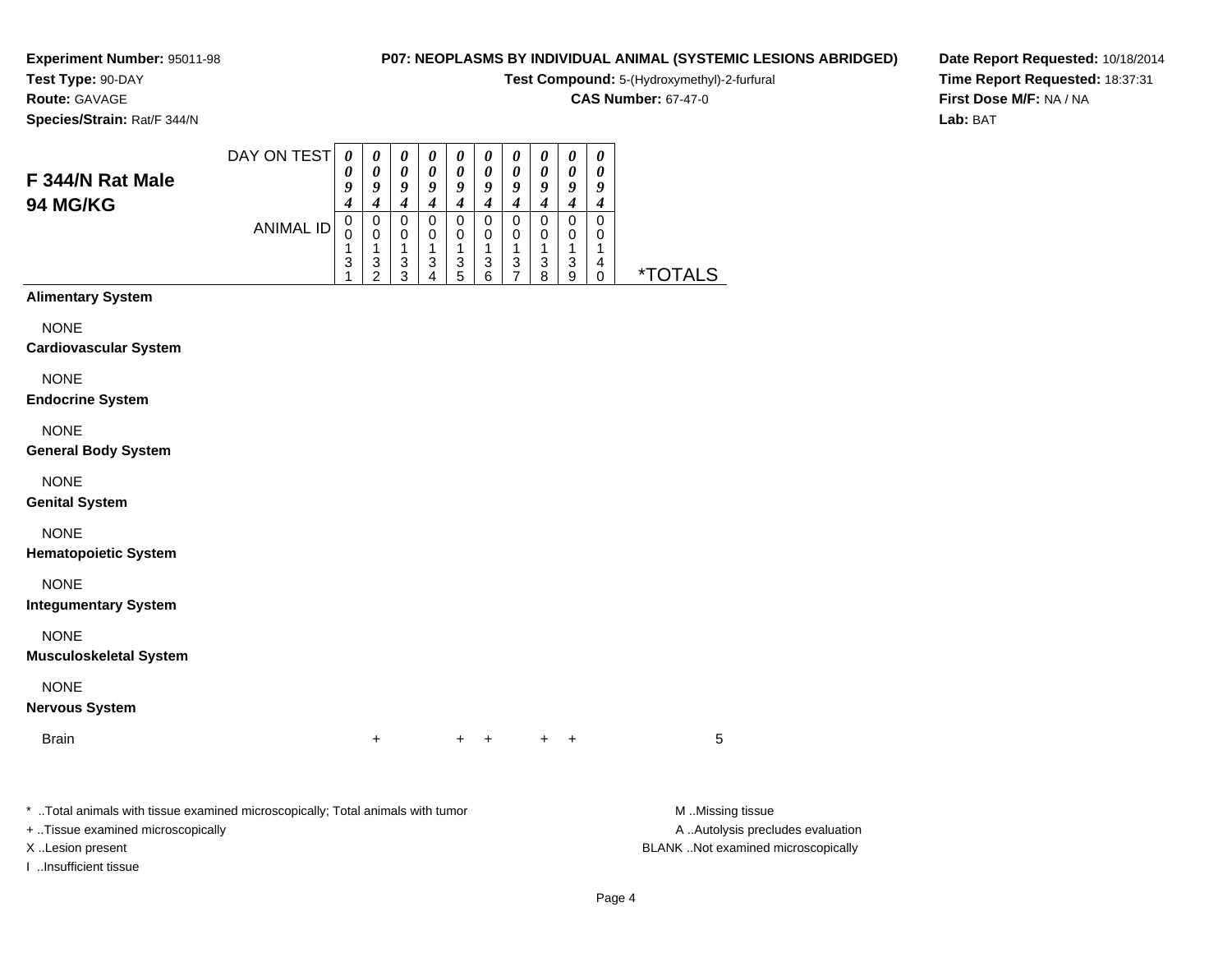**Test Type:** 90-DAY

**Route:** GAVAGE

**Species/Strain:** Rat/F 344/N

# **P07: NEOPLASMS BY INDIVIDUAL ANIMAL (SYSTEMIC LESIONS ABRIDGED)**

**Test Compound:** 5-(Hydroxymethyl)-2-furfural

**CAS Number:** 67-47-0

**Date Report Requested:** 10/18/2014**Time Report Requested:** 18:37:31**First Dose M/F:** NA / NA**Lab:** BAT

| F 344/N Rat Male<br><b>94 MG/KG</b>         | DAY ON TEST<br><b>ANIMAL ID</b> | 0<br>0<br>9<br>4<br>0<br>$\Omega$ | 0<br>0<br>9<br>$\boldsymbol{4}$<br>$\mathbf 0$<br>$\mathbf 0$<br>1 | 0<br>0<br>9<br>4<br>$\Omega$<br>0 | $\boldsymbol{\theta}$<br>0<br>9<br>4<br>0<br>0<br>1 | 0<br>0<br>9<br>4<br>0<br>0 | 0<br>0<br>9<br>4<br>0<br>0 | 0<br>$\boldsymbol{\theta}$<br>9<br>4<br>$\Omega$<br>0 | 0<br>0<br>9<br>4<br>0<br>0 | 0<br>0<br>9<br>4<br>$\Omega$<br>0 | 0<br>0<br>9<br>4<br>$\Omega$<br>0 |                       |   |
|---------------------------------------------|---------------------------------|-----------------------------------|--------------------------------------------------------------------|-----------------------------------|-----------------------------------------------------|----------------------------|----------------------------|-------------------------------------------------------|----------------------------|-----------------------------------|-----------------------------------|-----------------------|---|
|                                             |                                 | 3                                 | 3<br>$\overline{2}$                                                | 3<br>3                            | 3<br>4                                              | 3<br>5                     | 3<br>6                     | 3<br>7                                                | 3<br>8                     | 3<br>9                            | 4<br>$\Omega$                     | <i><b>*TOTALS</b></i> |   |
| Spinal Cord<br><b>Respiratory System</b>    |                                 |                                   | +                                                                  |                                   |                                                     | $\pm$                      | +                          |                                                       | $\ddot{}$                  | +                                 |                                   |                       | 5 |
| <b>NONE</b><br><b>Special Senses System</b> |                                 |                                   |                                                                    |                                   |                                                     |                            |                            |                                                       |                            |                                   |                                   |                       |   |
| <b>NONE</b><br><b>Urinary System</b>        |                                 |                                   |                                                                    |                                   |                                                     |                            |                            |                                                       |                            |                                   |                                   |                       |   |
| <b>NONE</b><br><b>SYSTEMIC LESIONS</b>      |                                 |                                   |                                                                    |                                   |                                                     |                            |                            |                                                       |                            |                                   |                                   |                       |   |
| Multiple Organ                              |                                 |                                   | +                                                                  |                                   |                                                     | $\pm$                      | ÷                          |                                                       | $+$                        | $\ddot{}$                         |                                   |                       | 5 |

\* ..Total animals with tissue examined microscopically; Total animals with tumor **M** . Missing tissue M ..Missing tissue

+ ..Tissue examined microscopically

I ..Insufficient tissue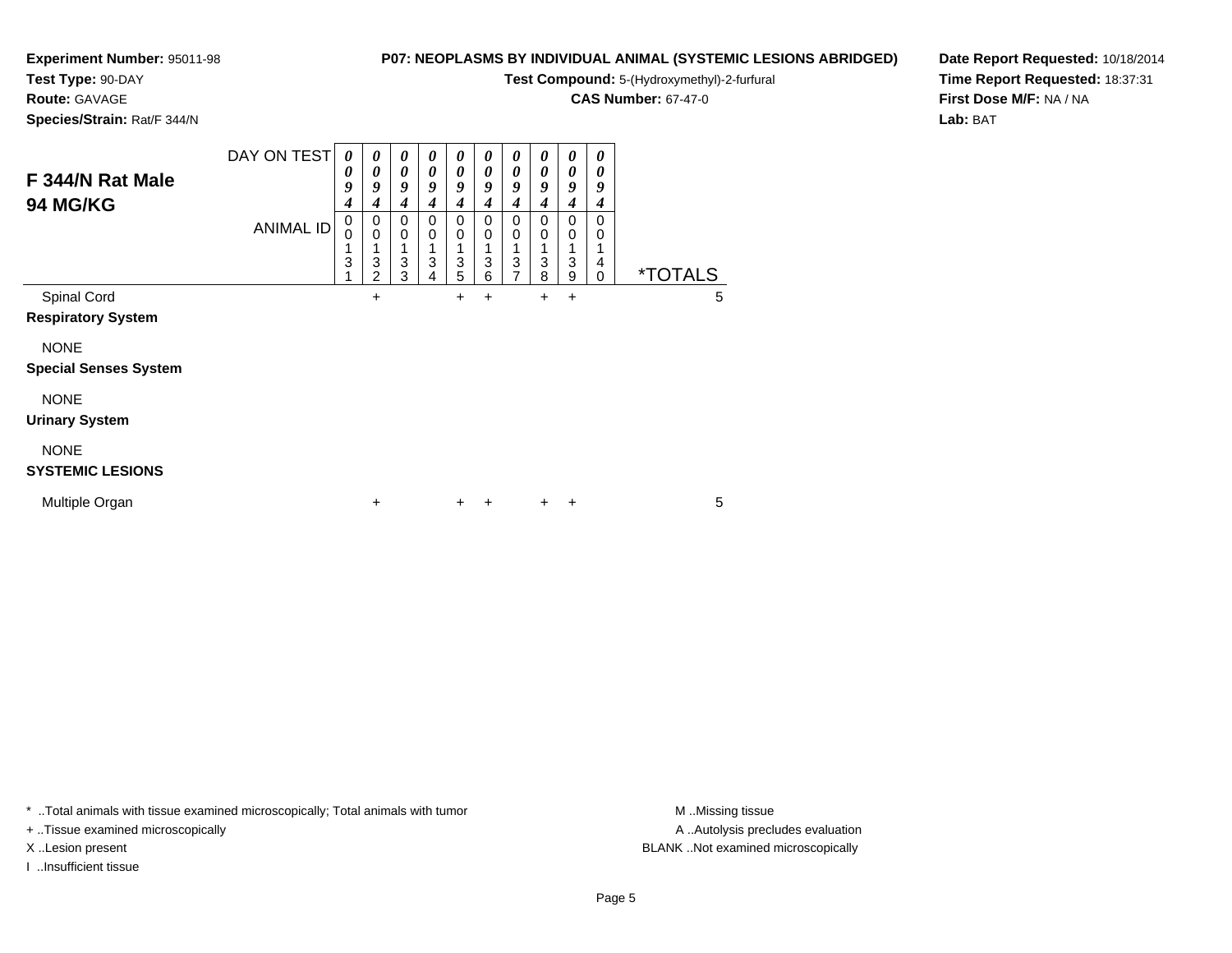#### **Test Type:** 90-DAY**Route:** GAVAGE

**Species/Strain:** Rat/F 344/N

### **P07: NEOPLASMS BY INDIVIDUAL ANIMAL (SYSTEMIC LESIONS ABRIDGED)**

**Test Compound:** 5-(Hydroxymethyl)-2-furfural

**CAS Number:** 67-47-0

**Date Report Requested:** 10/18/2014**Time Report Requested:** 18:37:31**First Dose M/F:** NA / NA**Lab:** BAT

#### DAY ON TEST**F 344/N Rat Male**ANIMAL ID*0 0 9 4* 0 0 1 4 1*0 0 9 4* 0 0 1 4 2*0 0 9 4* 0 0 1 4 3*0 0 9 4* 0 0 1 4 4*0 0 9 4* 0 0 1 4 5*0 0 9 4* 0 0 1 4 6*0 0 9 4* 0 0 1 4 7*0 0 9 4* 0 0 1 4 8*0 0 9 4* 0 0 1 4 9*0 0 9 4* 0 0 1 5 $\check{\mathrm{o}}$ 0 \*TOTALS

#### **Alimentary System**

**188 MG/KG**

**NONE** 

#### **Cardiovascular System**

NONE

#### **Endocrine System**

NONE

#### **General Body System**

NONE

#### **Genital System**

NONE

#### **Hematopoietic System**

NONE

#### **Integumentary System**

NONE

#### **Musculoskeletal System**

NONE

#### **Nervous System**

**Brain** 

n  $+$ <sup>+</sup> <sup>+</sup> <sup>+</sup> <sup>+</sup> <sup>5</sup>

\* ..Total animals with tissue examined microscopically; Total animals with tumor **M** ..Missing tissue M ..Missing tissue

+ ..Tissue examined microscopically

I ..Insufficient tissue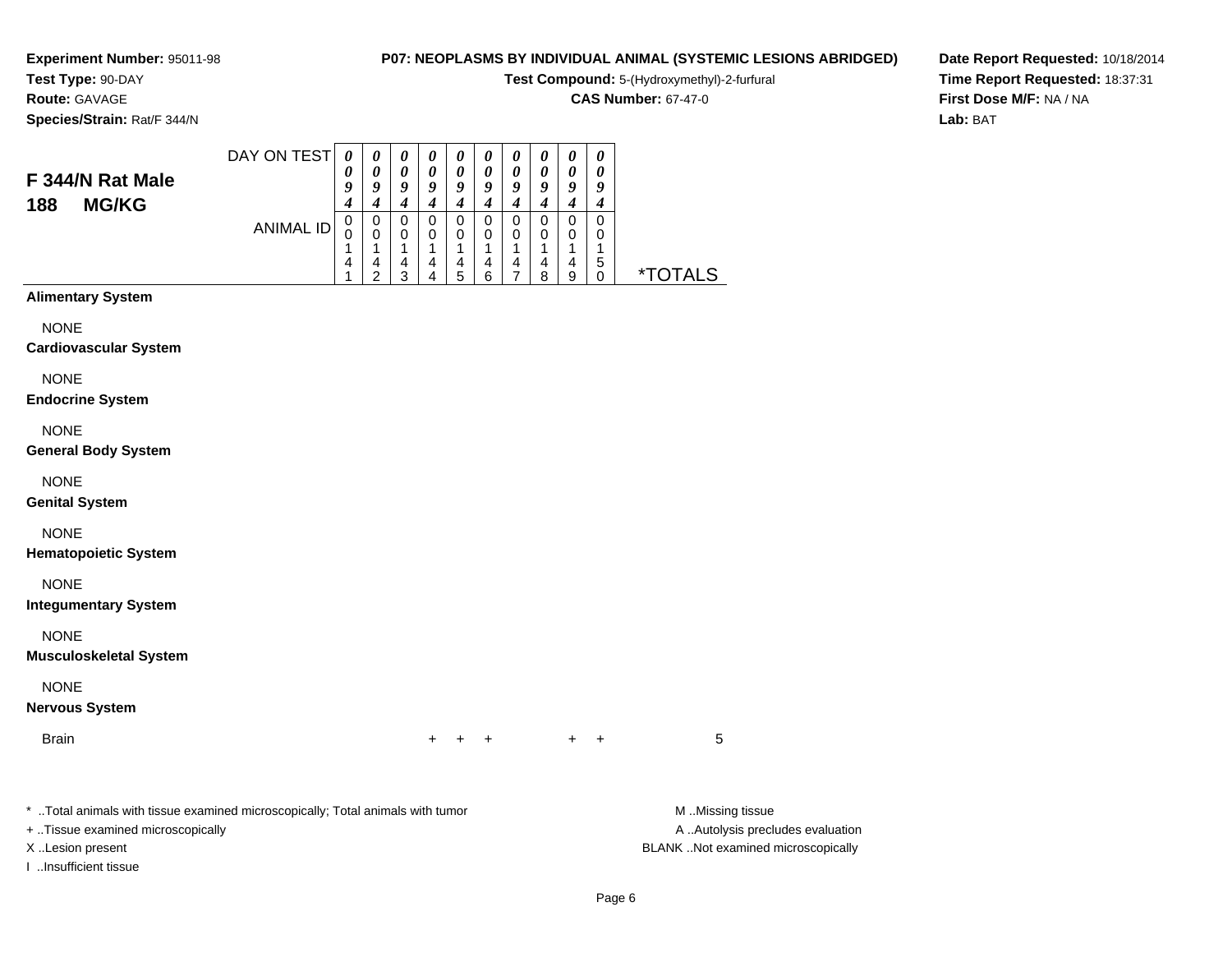**Test Type:** 90-DAY

**Route:** GAVAGE

**Species/Strain:** Rat/F 344/N

# **P07: NEOPLASMS BY INDIVIDUAL ANIMAL (SYSTEMIC LESIONS ABRIDGED)**

**Test Compound:** 5-(Hydroxymethyl)-2-furfural

**CAS Number:** 67-47-0

**Date Report Requested:** 10/18/2014**Time Report Requested:** 18:37:31**First Dose M/F:** NA / NA**Lab:** BAT

| F 344/N Rat Male<br><b>MG/KG</b><br>188     | DAY ON TEST<br><b>ANIMAL ID</b> | 0<br>0<br>9<br>4<br>0<br>0<br>4 | 0<br>0<br>9<br>4<br>0<br>$\mathbf 0$<br>4<br>$\overline{2}$ | 0<br>0<br>9<br>4<br>0<br>0<br>4<br>3 | $\boldsymbol{\theta}$<br>$\boldsymbol{\theta}$<br>9<br>4<br>$\mathbf 0$<br>$\mathbf 0$<br>1<br>$\overline{\mathbf{4}}$<br>4 | 0<br>0<br>9<br>4<br>0<br>0<br>4<br>5 | 0<br>0<br>9<br>4<br>0<br>0<br>4<br>6 | 0<br>0<br>9<br>4<br>0<br>0<br>4<br>7 | 0<br>0<br>9<br>4<br>0<br>0<br>4<br>8 | 0<br>0<br>9<br>4<br>0<br>0<br>4<br>9 | $\boldsymbol{\theta}$<br>0<br>9<br>4<br>0<br>0<br>5<br>0 | <i><b>*TOTALS</b></i> |   |
|---------------------------------------------|---------------------------------|---------------------------------|-------------------------------------------------------------|--------------------------------------|-----------------------------------------------------------------------------------------------------------------------------|--------------------------------------|--------------------------------------|--------------------------------------|--------------------------------------|--------------------------------------|----------------------------------------------------------|-----------------------|---|
| Spinal Cord<br><b>Respiratory System</b>    |                                 |                                 |                                                             |                                      | +                                                                                                                           | $\pm$                                | $\ddot{}$                            |                                      |                                      | +                                    | $\ddot{}$                                                |                       | 5 |
| <b>NONE</b><br><b>Special Senses System</b> |                                 |                                 |                                                             |                                      |                                                                                                                             |                                      |                                      |                                      |                                      |                                      |                                                          |                       |   |
| <b>NONE</b><br><b>Urinary System</b>        |                                 |                                 |                                                             |                                      |                                                                                                                             |                                      |                                      |                                      |                                      |                                      |                                                          |                       |   |
| <b>NONE</b><br><b>SYSTEMIC LESIONS</b>      |                                 |                                 |                                                             |                                      |                                                                                                                             |                                      |                                      |                                      |                                      |                                      |                                                          |                       |   |
| Multiple Organ                              |                                 |                                 |                                                             |                                      | $\pm$                                                                                                                       |                                      | +                                    |                                      |                                      | $\pm$                                | $\ddot{}$                                                |                       | 5 |

\* ..Total animals with tissue examined microscopically; Total animals with tumor **M** . Missing tissue M ..Missing tissue

+ ..Tissue examined microscopically

I ..Insufficient tissue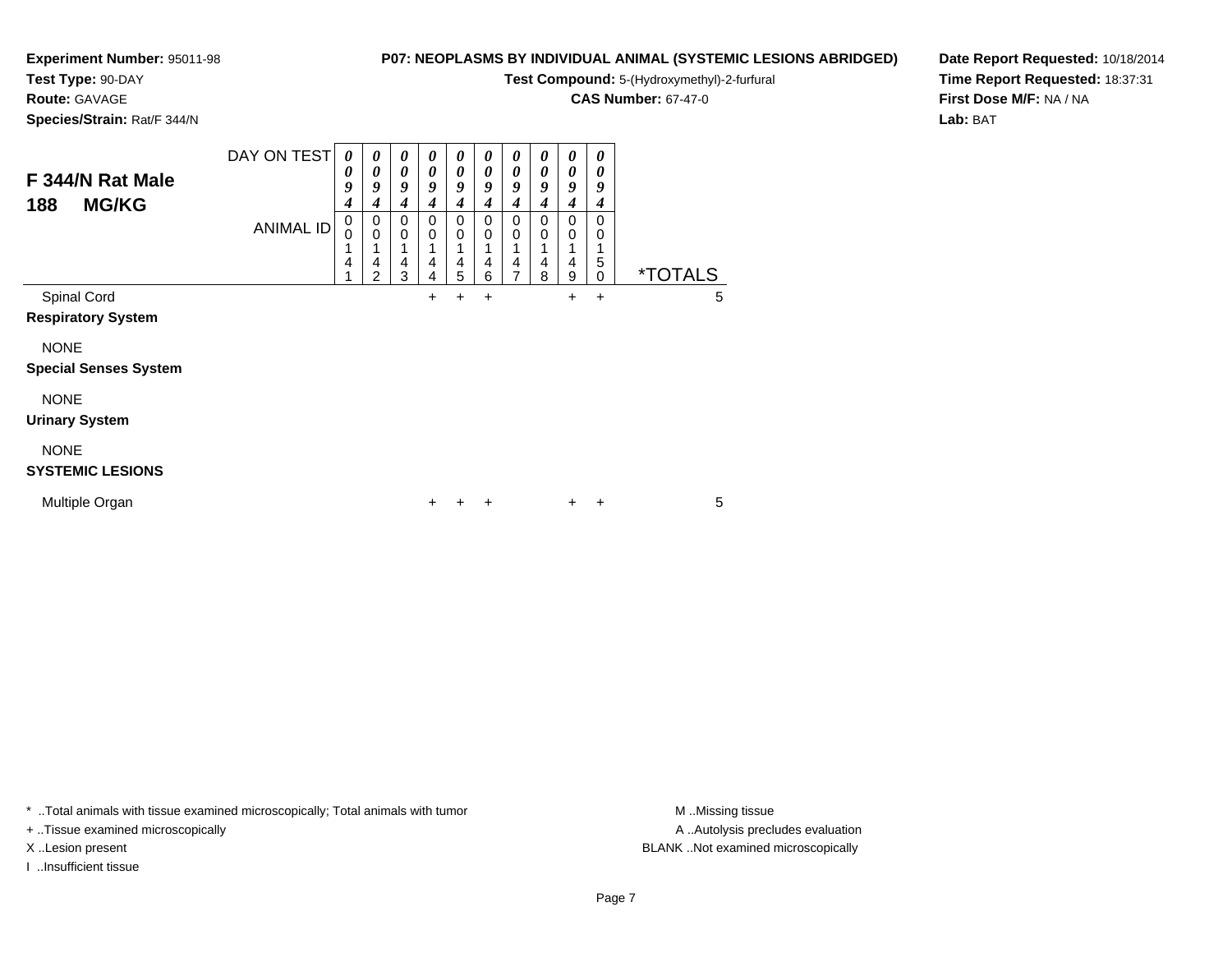#### **Test Type:** 90-DAY**Route:** GAVAGE

**Species/Strain:** Rat/F 344/N

### **P07: NEOPLASMS BY INDIVIDUAL ANIMAL (SYSTEMIC LESIONS ABRIDGED)**

**Test Compound:** 5-(Hydroxymethyl)-2-furfural

**CAS Number:** 67-47-0

**Date Report Requested:** 10/18/2014**Time Report Requested:** 18:37:31**First Dose M/F:** NA / NA**Lab:** BAT

| F 344/N Rat Male<br><b>MG/KG</b><br>375 | DAY ON TEST | 0<br>υ<br>ч | $\boldsymbol{\theta}$<br>a | $\boldsymbol{\theta}$<br>a | u           | $\boldsymbol{\theta}$<br>O | a      | U<br>Q | U<br>o | $\boldsymbol{\theta}$<br>0<br>9 | U<br>U<br>9 |    |
|-----------------------------------------|-------------|-------------|----------------------------|----------------------------|-------------|----------------------------|--------|--------|--------|---------------------------------|-------------|----|
|                                         | ANIMAL ID   | υ<br>J<br>5 | 0<br>0<br>5<br>◠           | 0<br>0<br>5<br>ว           | U<br>0<br>5 | υ<br>0<br>5<br>5           | 5<br>6 | 0<br>5 | 5<br>o | 0<br>0<br>5<br>9                | 6           | ∗⊤ |

#### **Alimentary System**

NONE

#### **Cardiovascular System**

NONE

#### **Endocrine System**

NONE

#### **General Body System**

NONE

#### **Genital System**

NONE

#### **Hematopoietic System**

NONE

#### **Integumentary System**

NONE

#### **Musculoskeletal System**

NONE

#### **Nervous System**

**Brain** n  $+$ 

<sup>+</sup> <sup>+</sup> <sup>+</sup> <sup>+</sup> <sup>5</sup>

\* ..Total animals with tissue examined microscopically; Total animals with tumor **M** ..Missing tissue M ..Missing tissue

+ ..Tissue examined microscopically

I ..Insufficient tissue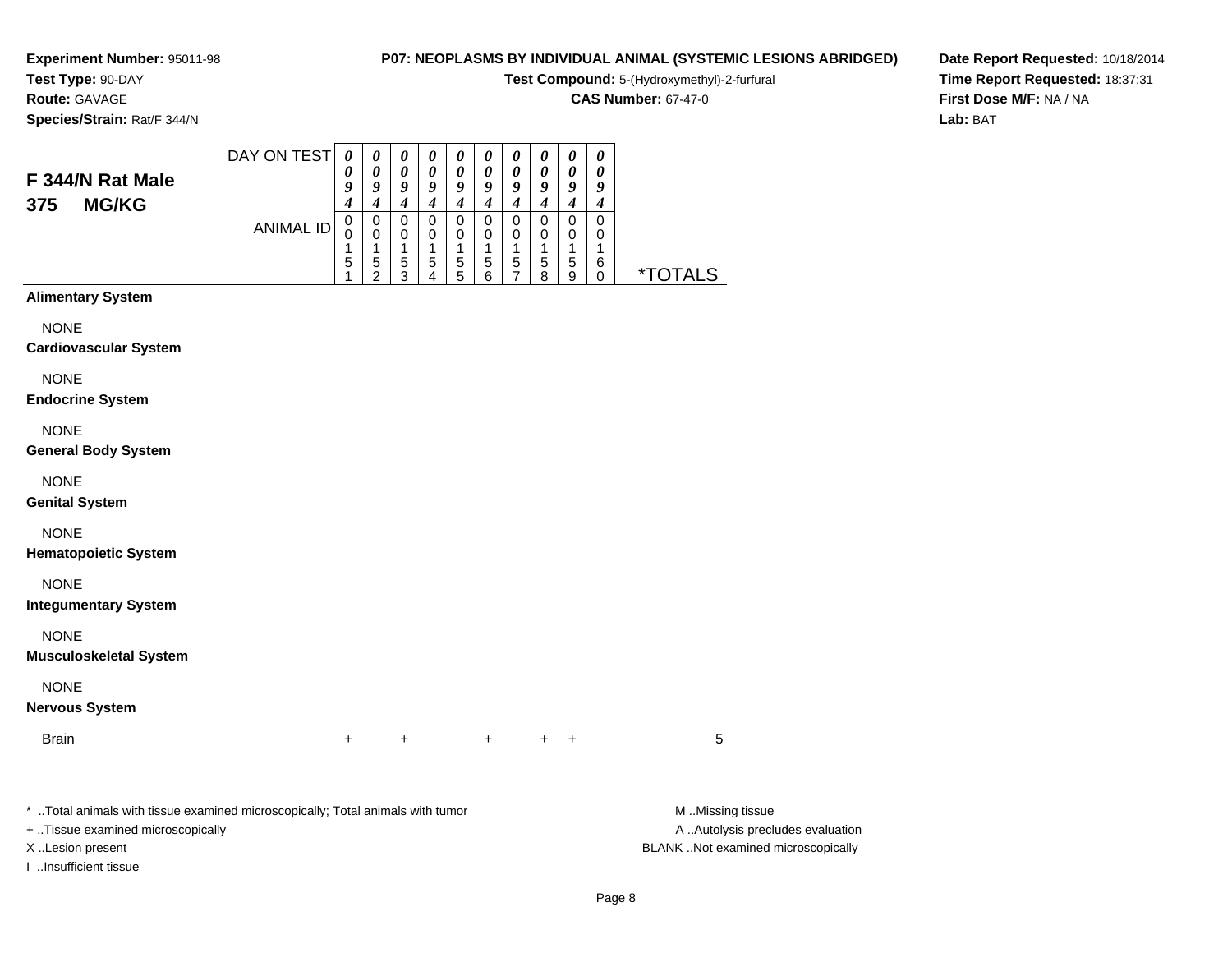# **Test Type:** 90-DAY

**Route:** GAVAGE

**Species/Strain:** Rat/F 344/N

# **P07: NEOPLASMS BY INDIVIDUAL ANIMAL (SYSTEMIC LESIONS ABRIDGED)**

**Test Compound:** 5-(Hydroxymethyl)-2-furfural

**CAS Number:** 67-47-0

**Date Report Requested:** 10/18/2014**Time Report Requested:** 18:37:31**First Dose M/F:** NA / NA**Lab:** BAT

| F 344/N Rat Male<br><b>MG/KG</b><br>375     | DAY ON TEST<br><b>ANIMAL ID</b> | 0<br>0<br>9<br>4<br>0<br>0<br>1<br>5 | 0<br>0<br>9<br>4<br>0<br>$\mathbf 0$<br>1<br>5<br>2 | 0<br>0<br>9<br>4<br>0<br>$\mathbf 0$<br>1<br>5<br>3 | 0<br>0<br>9<br>4<br>$\mathbf 0$<br>0<br>1<br>5<br>4 | 0<br>0<br>9<br>4<br>0<br>0<br>1<br>5<br>5 | 0<br>$\boldsymbol{\theta}$<br>9<br>4<br>0<br>0<br>1<br>5<br>6 | 0<br>0<br>9<br>4<br>0<br>0<br>5<br>7 | $\boldsymbol{\theta}$<br>$\boldsymbol{\theta}$<br>9<br>$\boldsymbol{4}$<br>0<br>0<br>1<br>$\,$ 5 $\,$<br>8 | $\boldsymbol{\theta}$<br>0<br>9<br>4<br>0<br>0<br>1<br>5<br>9 | 0<br>0<br>9<br>4<br>0<br>0<br>1<br>6<br>0 | <i><b>*TOTALS</b></i> |   |
|---------------------------------------------|---------------------------------|--------------------------------------|-----------------------------------------------------|-----------------------------------------------------|-----------------------------------------------------|-------------------------------------------|---------------------------------------------------------------|--------------------------------------|------------------------------------------------------------------------------------------------------------|---------------------------------------------------------------|-------------------------------------------|-----------------------|---|
| Spinal Cord                                 |                                 | $\ddot{}$                            |                                                     | +                                                   |                                                     |                                           | +                                                             |                                      | +                                                                                                          | +                                                             |                                           |                       | 5 |
| <b>Respiratory System</b>                   |                                 |                                      |                                                     |                                                     |                                                     |                                           |                                                               |                                      |                                                                                                            |                                                               |                                           |                       |   |
| <b>NONE</b><br><b>Special Senses System</b> |                                 |                                      |                                                     |                                                     |                                                     |                                           |                                                               |                                      |                                                                                                            |                                                               |                                           |                       |   |
| <b>NONE</b><br><b>Urinary System</b>        |                                 |                                      |                                                     |                                                     |                                                     |                                           |                                                               |                                      |                                                                                                            |                                                               |                                           |                       |   |
| <b>NONE</b><br><b>SYSTEMIC LESIONS</b>      |                                 |                                      |                                                     |                                                     |                                                     |                                           |                                                               |                                      |                                                                                                            |                                                               |                                           |                       |   |
| Multiple Organ                              |                                 | ÷                                    |                                                     | $\ddot{}$                                           |                                                     |                                           | $\ddot{}$                                                     |                                      | ٠                                                                                                          | ٠                                                             |                                           |                       | 5 |

\* ..Total animals with tissue examined microscopically; Total animals with tumor **M** . Missing tissue M ..Missing tissue

+ ..Tissue examined microscopically

I ..Insufficient tissue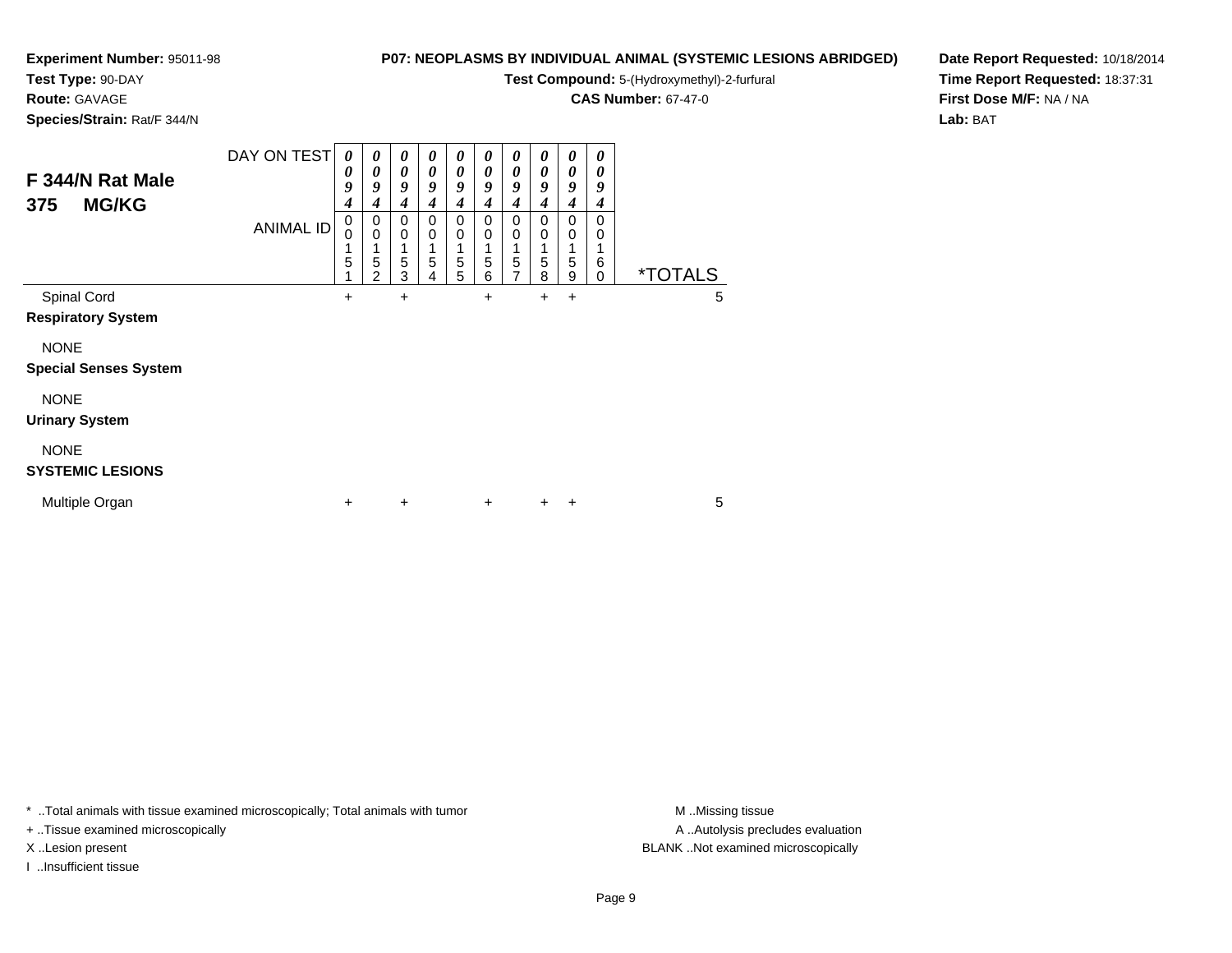#### **Test Type:** 90-DAY**Route:** GAVAGE

**Species/Strain:** Rat/F 344/N

#### **P07: NEOPLASMS BY INDIVIDUAL ANIMAL (SYSTEMIC LESIONS ABRIDGED)**

**Test Compound:** 5-(Hydroxymethyl)-2-furfural

**CAS Number:** 67-47-0

**Date Report Requested:** 10/18/2014**Time Report Requested:** 18:37:31**First Dose M/F:** NA / NA**Lab:** BAT

| F 344/N Rat Male<br><b>MG/KG</b><br>750 | DAY ON TEST | $\boldsymbol{\theta}$<br>υ<br>ч | $\boldsymbol{\theta}$<br>a | $\boldsymbol{\theta}$<br>Q | u           | $\boldsymbol{\theta}$<br>Q |        | U<br>Q      | U      | $\boldsymbol{\theta}$<br>0<br>9 | U<br>$\boldsymbol{\theta}$<br>Q |    |
|-----------------------------------------|-------------|---------------------------------|----------------------------|----------------------------|-------------|----------------------------|--------|-------------|--------|---------------------------------|---------------------------------|----|
|                                         | ANIMAL ID   | υ<br>L.<br>6                    | 0<br>0<br>6<br>◠           | 0<br>0<br>6<br>◠           | U<br>0<br>6 | U<br>0<br>6<br>5           | 6<br>ี | U<br>0<br>6 | 6<br>о | 0<br>0<br>6<br>9                |                                 | ∗¬ |

#### **Alimentary System**

NONE

#### **Cardiovascular System**

NONE

**Endocrine System**

#### NONE

**General Body System**

#### NONE

**Genital System**

#### NONE

**Hematopoietic System**

NONE

**Integumentary System**

#### NONE

**Musculoskeletal System**

#### NONE

**Nervous System**

**Brain** n  $+$ 

<sup>+</sup> <sup>+</sup> <sup>+</sup> <sup>+</sup> <sup>5</sup>

\* ..Total animals with tissue examined microscopically; Total animals with tumor **M** ..Missing tissue M ..Missing tissue

+ ..Tissue examined microscopically

I ..Insufficient tissue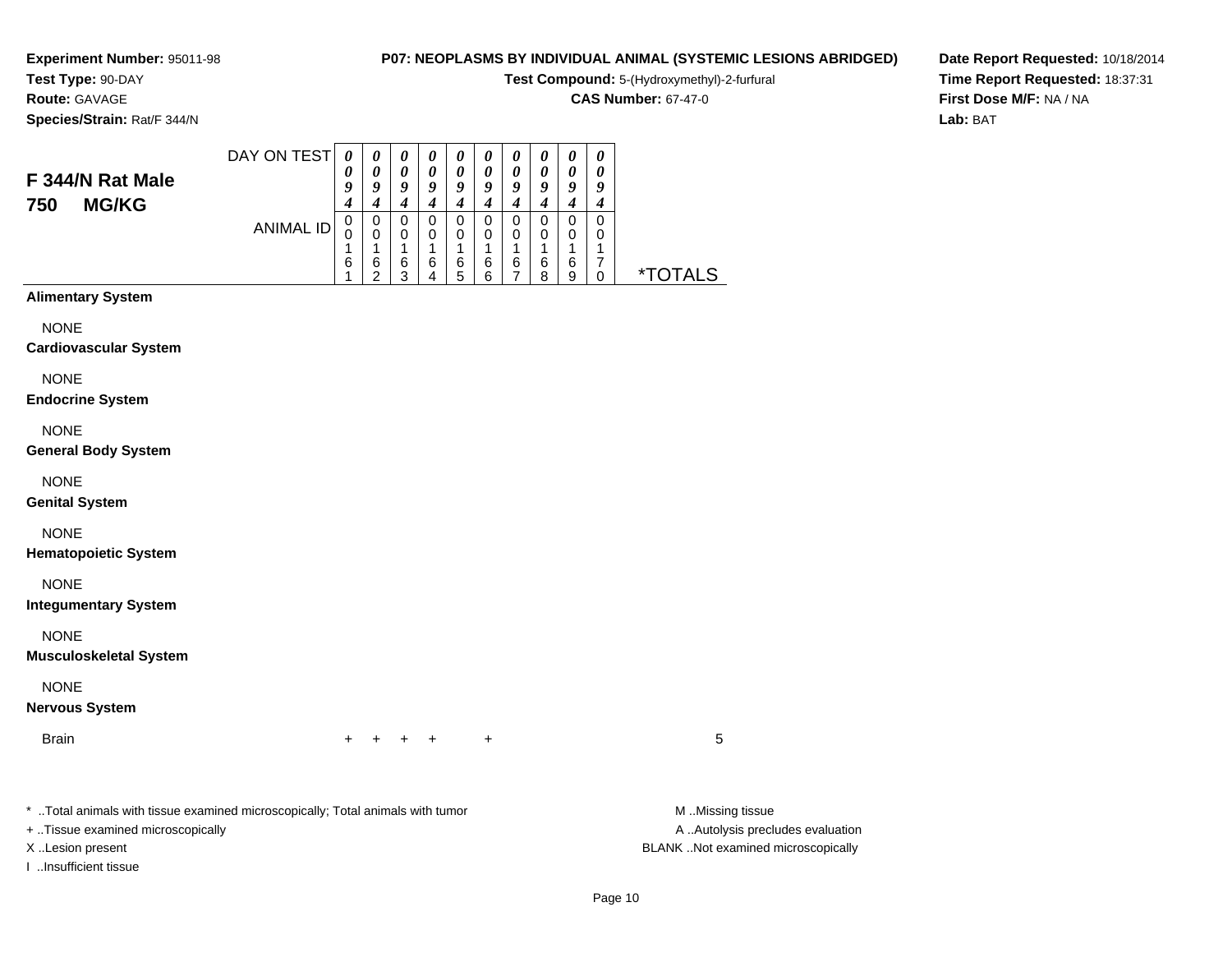**Test Type:** 90-DAY

### **Route:** GAVAGE

**Species/Strain:** Rat/F 344/N

### **P07: NEOPLASMS BY INDIVIDUAL ANIMAL (SYSTEMIC LESIONS ABRIDGED)**

 $\overline{\phantom{a}}$ ┓

**Test Compound:** 5-(Hydroxymethyl)-2-furfural

**CAS Number:** 67-47-0

**Date Report Requested:** 10/18/2014**Time Report Requested:** 18:37:31**First Dose M/F:** NA / NA**Lab:** BAT

| F 344/N Rat Male<br>750<br><b>MG/KG</b>     | DAY ON TEST<br><b>ANIMAL ID</b> | 0<br>0<br>9<br>$\boldsymbol{4}$<br>0<br>0<br>1 | 0<br>0<br>9<br>$\boldsymbol{4}$<br>0<br>$\mathbf 0$ | 0<br>0<br>9<br>4<br>0<br>0<br>1 | 0<br>0<br>9<br>4<br>0<br>0 | 0<br>0<br>9<br>4<br>0<br>0 | 0<br>0<br>9<br>4<br>$\Omega$<br>0 | 0<br>0<br>9<br>4<br>0<br>0 | 0<br>$\boldsymbol{\theta}$<br>9<br>4<br>$\Omega$<br>0 | 0<br>0<br>9<br>4<br>0<br>0<br>1 | 0<br>0<br>9<br>4<br>0<br>0<br>1 |                       |   |
|---------------------------------------------|---------------------------------|------------------------------------------------|-----------------------------------------------------|---------------------------------|----------------------------|----------------------------|-----------------------------------|----------------------------|-------------------------------------------------------|---------------------------------|---------------------------------|-----------------------|---|
|                                             |                                 | 6                                              | 6<br>2                                              | 6<br>3                          | 6<br>4                     | 6<br>5                     | 6<br>6                            | 6<br>$\overline{ }$        | 6<br>8                                                | $\,6$<br>9                      | 7<br>0                          | <i><b>*TOTALS</b></i> |   |
| Spinal Cord<br><b>Respiratory System</b>    |                                 | ٠                                              | +                                                   | +                               | +                          |                            | +                                 |                            |                                                       |                                 |                                 |                       | 5 |
| <b>NONE</b><br><b>Special Senses System</b> |                                 |                                                |                                                     |                                 |                            |                            |                                   |                            |                                                       |                                 |                                 |                       |   |
| <b>NONE</b><br><b>Urinary System</b>        |                                 |                                                |                                                     |                                 |                            |                            |                                   |                            |                                                       |                                 |                                 |                       |   |
| <b>NONE</b><br><b>SYSTEMIC LESIONS</b>      |                                 |                                                |                                                     |                                 |                            |                            |                                   |                            |                                                       |                                 |                                 |                       |   |
| Multiple Organ                              |                                 |                                                |                                                     |                                 | ٠                          |                            | $\ddot{}$                         |                            |                                                       |                                 |                                 |                       | 5 |

┯  $\overline{\phantom{0}}$  $\overline{\phantom{a}}$  $\overline{\phantom{a}}$ 

\* ..Total animals with tissue examined microscopically; Total animals with tumor **M** . Missing tissue M ..Missing tissue

+ ..Tissue examined microscopically

I ..Insufficient tissue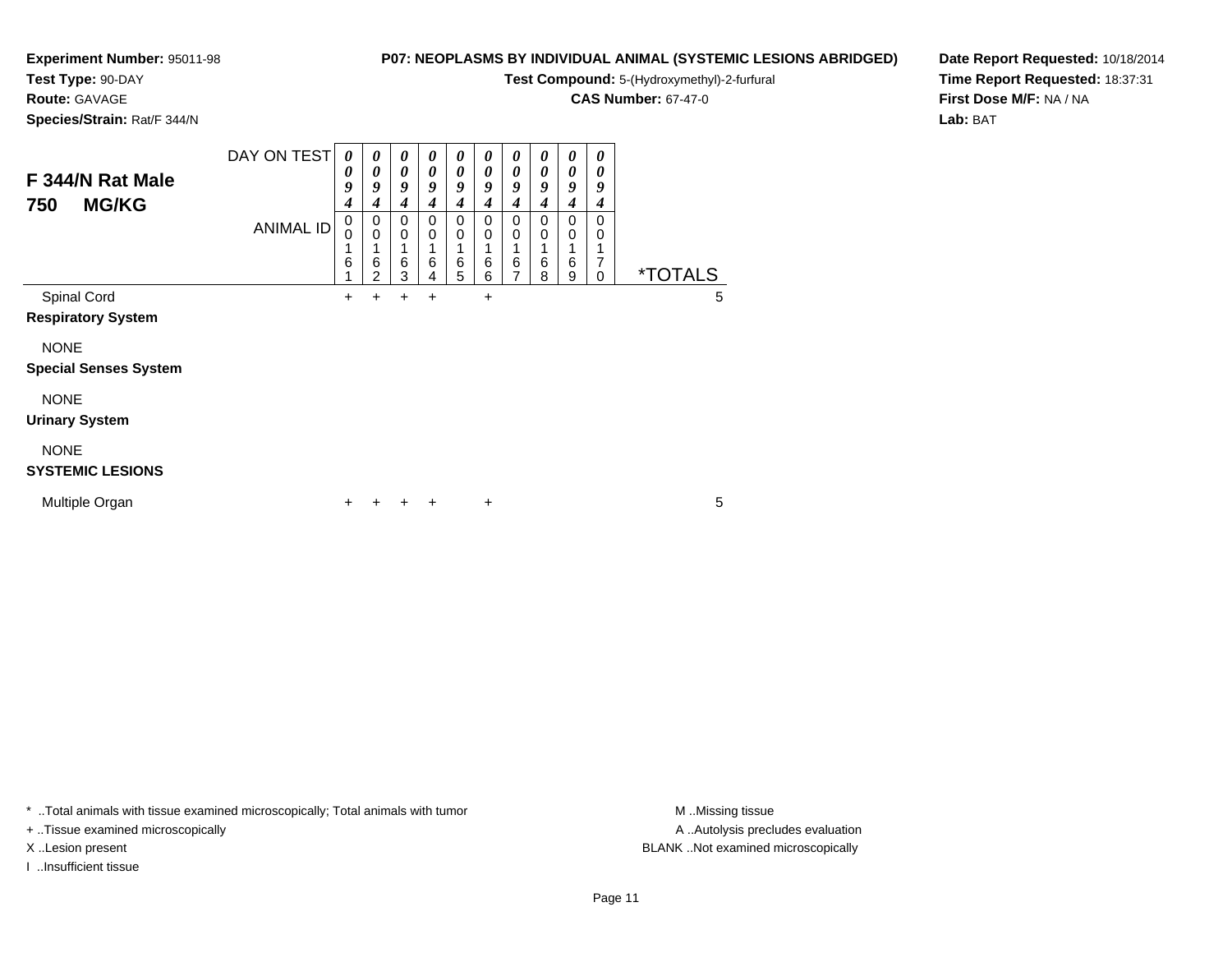# **Test Type:** 90-DAY

**Route:** GAVAGE

**Species/Strain:** Rat/F 344/N

# **P07: NEOPLASMS BY INDIVIDUAL ANIMAL (SYSTEMIC LESIONS ABRIDGED)**

**Test Compound:** 5-(Hydroxymethyl)-2-furfural

**CAS Number:** 67-47-0

**Date Report Requested:** 10/18/2014**Time Report Requested:** 18:37:31**First Dose M/F:** NA / NA**Lab:** BAT

| F 344/N Rat Male<br><b>MG/KG</b><br>1500 | DAY ON TEST | 0<br>o<br>4 | 9 | 9 | o      | o | 2        | o | o      | o | $\boldsymbol{\theta}$<br>Q |   |
|------------------------------------------|-------------|-------------|---|---|--------|---|----------|---|--------|---|----------------------------|---|
|                                          | ANIMAL ID   | 0           | 0 | 0 | U<br>Λ |   | υ<br>ี่ค |   | O<br>8 | a | 0<br>0<br>8                | * |

#### **Alimentary System**

NONE

**Cardiovascular System**

NONE

**Endocrine System**

NONE

**General Body System**

NONE

**Genital System**

NONE

**Hematopoietic System**

NONE

**Integumentary System**

NONE

**Musculoskeletal System**

NONE

**Nervous System**

**Brain** n  $+$ 

<sup>+</sup> <sup>+</sup> <sup>+</sup> <sup>+</sup> <sup>5</sup>

\* ..Total animals with tissue examined microscopically; Total animals with tumor **M** ..Missing tissue M ..Missing tissue

+ ..Tissue examined microscopically

I ..Insufficient tissue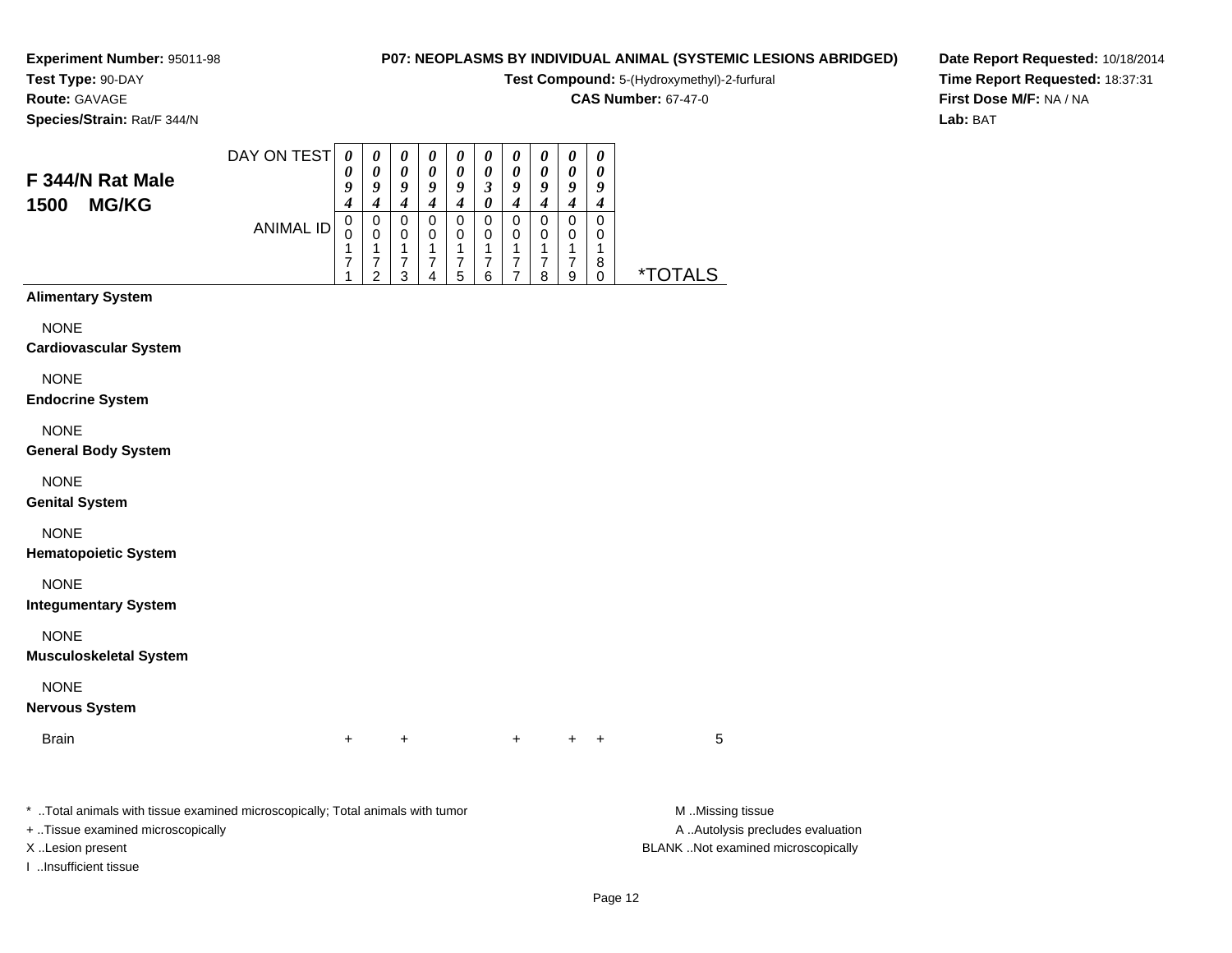#### **Test Type:** 90-DAY**Route:** GAVAGE

**Species/Strain:** Rat/F 344/N

#### **P07: NEOPLASMS BY INDIVIDUAL ANIMAL (SYSTEMIC LESIONS ABRIDGED)**

**Test Compound:** 5-(Hydroxymethyl)-2-furfural

**CAS Number:** 67-47-0

**Date Report Requested:** 10/18/2014**Time Report Requested:** 18:37:31**First Dose M/F:** NA / NA**Lab:** BAT

| F 344/N Rat Male<br><b>MG/KG</b><br>1500    | DAY ON TEST<br><b>ANIMAL ID</b> | 0<br>0<br>9<br>4<br>0<br>0<br>7 | 0<br>0<br>9<br>4<br>0<br>$\mathbf 0$<br>1<br>7<br>2 | 0<br>0<br>9<br>4<br>0<br>0<br>7<br>3 | 0<br>$\boldsymbol{\theta}$<br>9<br>4<br>0<br>0<br>7<br>4 | 0<br>0<br>9<br>4<br>0<br>0<br>7<br>5 | 0<br>0<br>3<br>0<br>0<br>0<br>7<br>6 | 0<br>0<br>9<br>4<br>0<br>0<br>7<br>7 | 0<br>0<br>9<br>4<br>0<br>$\mathbf 0$<br>1<br>7<br>8 | 0<br>0<br>9<br>4<br>0<br>0<br>7<br>9 | 0<br>0<br>9<br>4<br>0<br>0<br>1<br>8<br>0 |                        | <i><b>*TOTALS</b></i> |   |
|---------------------------------------------|---------------------------------|---------------------------------|-----------------------------------------------------|--------------------------------------|----------------------------------------------------------|--------------------------------------|--------------------------------------|--------------------------------------|-----------------------------------------------------|--------------------------------------|-------------------------------------------|------------------------|-----------------------|---|
| Spinal Cord<br><b>Respiratory System</b>    |                                 | +                               |                                                     | $\ddot{}$                            |                                                          |                                      |                                      | $\ddot{}$                            |                                                     | +                                    | $\ddot{}$                                 |                        |                       | 5 |
| <b>NONE</b><br><b>Special Senses System</b> |                                 |                                 |                                                     |                                      |                                                          |                                      |                                      |                                      |                                                     |                                      |                                           |                        |                       |   |
| <b>NONE</b><br><b>Urinary System</b>        |                                 |                                 |                                                     |                                      |                                                          |                                      |                                      |                                      |                                                     |                                      |                                           |                        |                       |   |
| <b>NONE</b><br><b>SYSTEMIC LESIONS</b>      |                                 |                                 |                                                     |                                      |                                                          |                                      |                                      |                                      |                                                     |                                      |                                           |                        |                       |   |
| Multiple Organ                              |                                 | $\ddot{}$                       |                                                     | $\ddot{}$                            |                                                          |                                      |                                      | $\ddot{}$                            |                                                     | $+$                                  | $+$                                       | ***END OF MALE DATA*** |                       | 5 |

\* ..Total animals with tissue examined microscopically; Total animals with tumor **M** . Missing tissue M ..Missing tissue

+ ..Tissue examined microscopically

I ..Insufficient tissue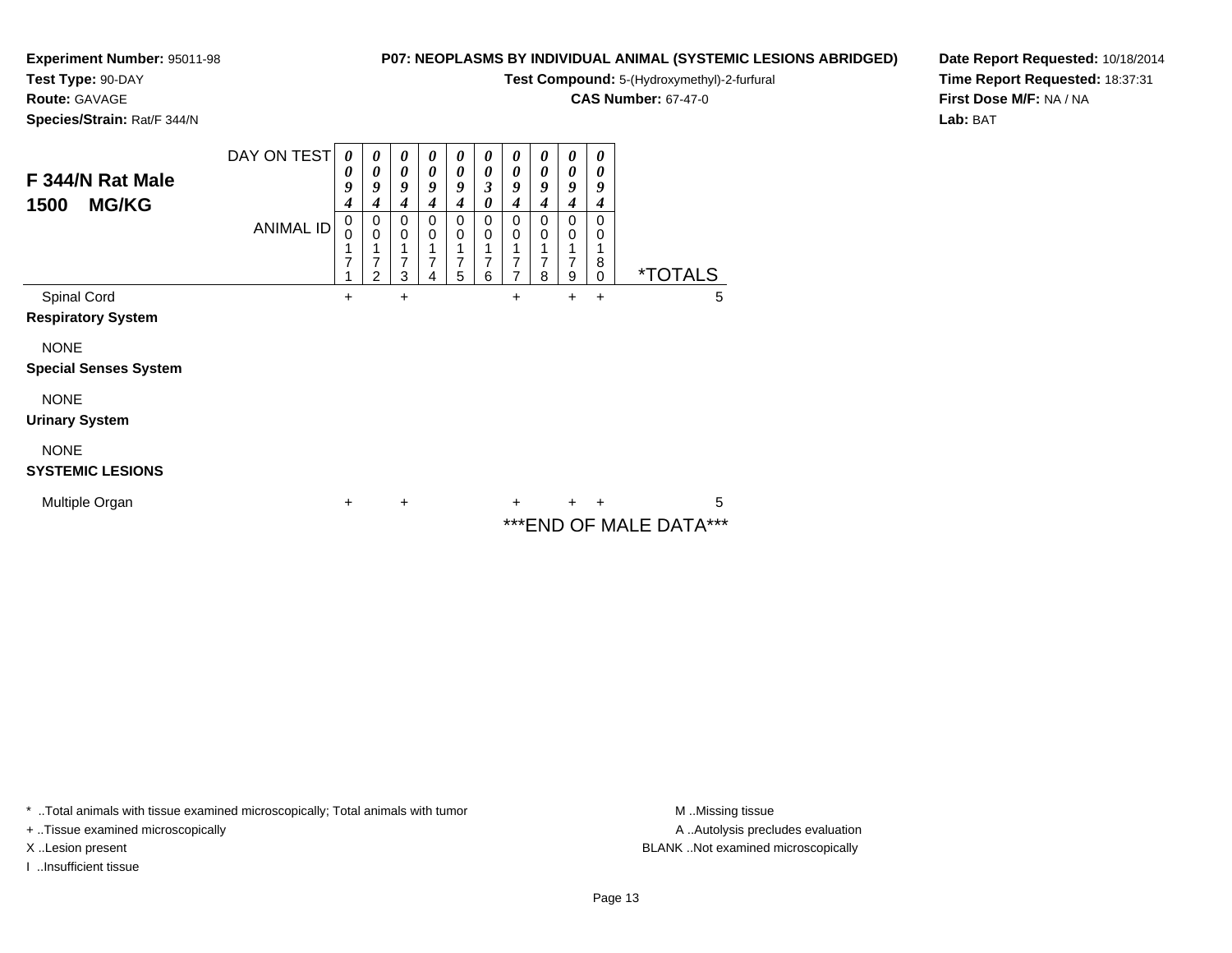#### **Test Type:** 90-DAY**Route:** GAVAGE

**Species/Strain:** Rat/F 344/N

# **P07: NEOPLASMS BY INDIVIDUAL ANIMAL (SYSTEMIC LESIONS ABRIDGED)**

**Test Compound:** 5-(Hydroxymethyl)-2-furfural

**CAS Number:** 67-47-0

**Date Report Requested:** 10/18/2014**Time Report Requested:** 18:37:31**First Dose M/F:** NA / NA**Lab:** BAT

|                                              | DAY ON TEST      | $\boldsymbol{\theta}$                             | 0                                                                             | $\boldsymbol{\theta}$                                             | $\boldsymbol{\theta}$                               | $\pmb{\theta}$                                                    | $\boldsymbol{\theta}$                                                    | $\boldsymbol{\theta}$                                                      | $\pmb{\theta}$                                                      | $\pmb{\theta}$                                      | $\pmb{\theta}$                                                |                |  |
|----------------------------------------------|------------------|---------------------------------------------------|-------------------------------------------------------------------------------|-------------------------------------------------------------------|-----------------------------------------------------|-------------------------------------------------------------------|--------------------------------------------------------------------------|----------------------------------------------------------------------------|---------------------------------------------------------------------|-----------------------------------------------------|---------------------------------------------------------------|----------------|--|
| <b>F 344/N Rat Female</b>                    |                  | 0<br>9                                            | $\boldsymbol{\theta}$<br>9                                                    | $\pmb{\theta}$<br>$\boldsymbol{g}$                                | $\pmb{\theta}$<br>9                                 | $\boldsymbol{\theta}$<br>9                                        | $\boldsymbol{\theta}$<br>9                                               | $\boldsymbol{\theta}$<br>$\boldsymbol{g}$                                  | $\pmb{\theta}$<br>9                                                 | $\pmb{\theta}$<br>9                                 | $\boldsymbol{\theta}$<br>9                                    |                |  |
| 0 MG/KG                                      | <b>ANIMAL ID</b> | $\boldsymbol{4}$<br>$\pmb{0}$<br>0<br>1<br>8<br>1 | $\boldsymbol{4}$<br>$\pmb{0}$<br>$\mathbf 0$<br>1<br>$\bf8$<br>$\overline{2}$ | $\boldsymbol{4}$<br>$\pmb{0}$<br>$\mathbf 0$<br>1<br>$\bf 8$<br>3 | $\boldsymbol{4}$<br>$\mathbf 0$<br>0<br>1<br>8<br>4 | $\boldsymbol{4}$<br>$\pmb{0}$<br>$\mathbf 0$<br>1<br>$\bf 8$<br>5 | $\boldsymbol{4}$<br>$\mathbf 0$<br>$\mathbf 0$<br>$\mathbf{1}$<br>8<br>6 | $\boldsymbol{4}$<br>$\mathbf 0$<br>$\mathbf 0$<br>1<br>8<br>$\overline{7}$ | $\boldsymbol{4}$<br>$\mathbf 0$<br>$\mathbf 0$<br>1<br>$\bf 8$<br>8 | $\boldsymbol{4}$<br>0<br>$\mathbf 0$<br>1<br>8<br>9 | $\boldsymbol{4}$<br>$\mathbf 0$<br>0<br>1<br>9<br>$\mathbf 0$ | <u>*TOTALS</u> |  |
| <b>Alimentary System</b>                     |                  |                                                   |                                                                               |                                                                   |                                                     |                                                                   |                                                                          |                                                                            |                                                                     |                                                     |                                                               |                |  |
| <b>NONE</b><br><b>Cardiovascular System</b>  |                  |                                                   |                                                                               |                                                                   |                                                     |                                                                   |                                                                          |                                                                            |                                                                     |                                                     |                                                               |                |  |
| <b>NONE</b><br><b>Endocrine System</b>       |                  |                                                   |                                                                               |                                                                   |                                                     |                                                                   |                                                                          |                                                                            |                                                                     |                                                     |                                                               |                |  |
| <b>NONE</b><br><b>General Body System</b>    |                  |                                                   |                                                                               |                                                                   |                                                     |                                                                   |                                                                          |                                                                            |                                                                     |                                                     |                                                               |                |  |
| <b>NONE</b><br><b>Genital System</b>         |                  |                                                   |                                                                               |                                                                   |                                                     |                                                                   |                                                                          |                                                                            |                                                                     |                                                     |                                                               |                |  |
| <b>NONE</b><br><b>Hematopoietic System</b>   |                  |                                                   |                                                                               |                                                                   |                                                     |                                                                   |                                                                          |                                                                            |                                                                     |                                                     |                                                               |                |  |
| <b>NONE</b><br><b>Integumentary System</b>   |                  |                                                   |                                                                               |                                                                   |                                                     |                                                                   |                                                                          |                                                                            |                                                                     |                                                     |                                                               |                |  |
| <b>NONE</b><br><b>Musculoskeletal System</b> |                  |                                                   |                                                                               |                                                                   |                                                     |                                                                   |                                                                          |                                                                            |                                                                     |                                                     |                                                               |                |  |
| <b>NONE</b><br><b>Nervous System</b>         |                  |                                                   |                                                                               |                                                                   |                                                     |                                                                   |                                                                          |                                                                            |                                                                     |                                                     |                                                               |                |  |
| <b>Brain</b>                                 |                  |                                                   |                                                                               | +                                                                 |                                                     |                                                                   |                                                                          |                                                                            | $\ddot{}$                                                           |                                                     | +                                                             | 5              |  |

\* ..Total animals with tissue examined microscopically; Total animals with tumor **M** . Missing tissue M ..Missing tissue A ..Autolysis precludes evaluation + ..Tissue examined microscopically X ..Lesion present BLANK ..Not examined microscopicallyI ..Insufficient tissue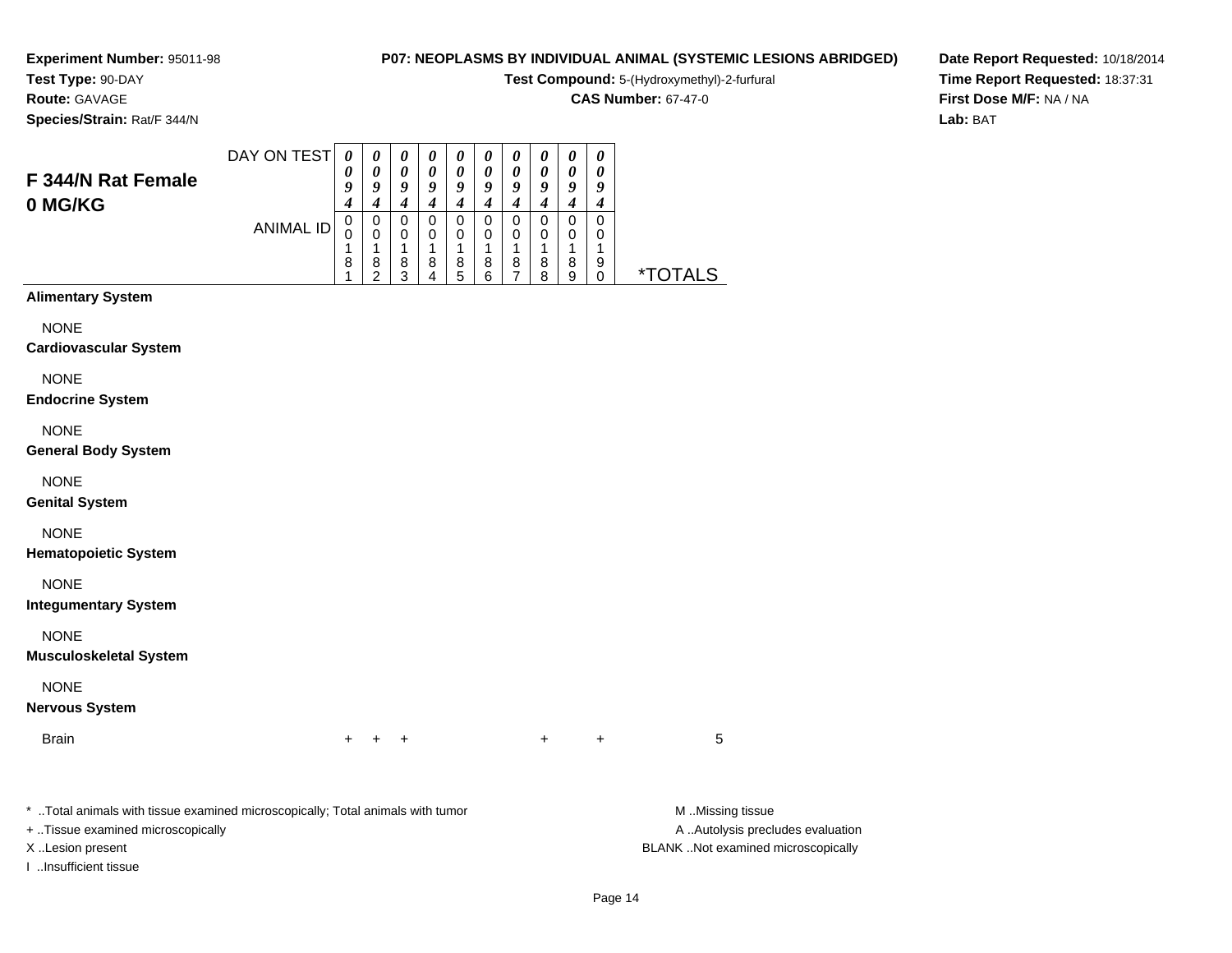**Test Type:** 90-DAY

**Route:** GAVAGE

**Species/Strain:** Rat/F 344/N

# **P07: NEOPLASMS BY INDIVIDUAL ANIMAL (SYSTEMIC LESIONS ABRIDGED)**

**Test Compound:** 5-(Hydroxymethyl)-2-furfural

**CAS Number:** 67-47-0

**Date Report Requested:** 10/18/2014**Time Report Requested:** 18:37:31**First Dose M/F:** NA / NA**Lab:** BAT

| F 344/N Rat Female<br>0 MG/KG                                                           | DAY ON TEST<br><b>ANIMAL ID</b> | 0<br>0<br>9<br>4<br>$\pmb{0}$<br>0<br>1<br>8 | 0<br>0<br>9<br>4<br>0<br>0<br>8 | 0<br>0<br>9<br>4<br>0<br>$\mathbf 0$<br>8 | 0<br>0<br>9<br>4<br>$\Omega$<br>0<br>8 | 0<br>$\boldsymbol{\theta}$<br>$\boldsymbol{g}$<br>4<br>$\Omega$<br>0<br>8 | 0<br>0<br>9<br>4<br>$\Omega$<br>0<br>1<br>8 | 0<br>0<br>9<br>4<br>0<br>0<br>8 | 0<br>0<br>9<br>4<br>0<br>0<br>8 | 0<br>0<br>9<br>4<br>0<br>0<br>1<br>8 | 0<br>0<br>9<br>4<br>0<br>0<br>1<br>9 |                            |
|-----------------------------------------------------------------------------------------|---------------------------------|----------------------------------------------|---------------------------------|-------------------------------------------|----------------------------------------|---------------------------------------------------------------------------|---------------------------------------------|---------------------------------|---------------------------------|--------------------------------------|--------------------------------------|----------------------------|
| Spinal Cord<br><b>Respiratory System</b><br><b>NONE</b><br><b>Special Senses System</b> |                                 | 4<br>$\pm$                                   | $\overline{2}$<br>٠             | 3<br>$\ddot{}$                            | 4                                      | 5                                                                         | 6                                           | $\overline{7}$                  | 8<br>+                          | 9                                    | $\mathbf 0$<br>$\ddot{}$             | <i><b>*TOTALS</b></i><br>5 |
| <b>NONE</b><br><b>Urinary System</b><br><b>NONE</b><br><b>SYSTEMIC LESIONS</b>          |                                 |                                              |                                 |                                           |                                        |                                                                           |                                             |                                 |                                 |                                      |                                      |                            |
| Multiple Organ                                                                          |                                 | ÷                                            |                                 | ÷                                         |                                        |                                                                           |                                             |                                 | $\ddot{}$                       |                                      | $\ddot{}$                            | 5                          |

\* ..Total animals with tissue examined microscopically; Total animals with tumor **M** . Missing tissue M ..Missing tissue

+ ..Tissue examined microscopically

I ..Insufficient tissue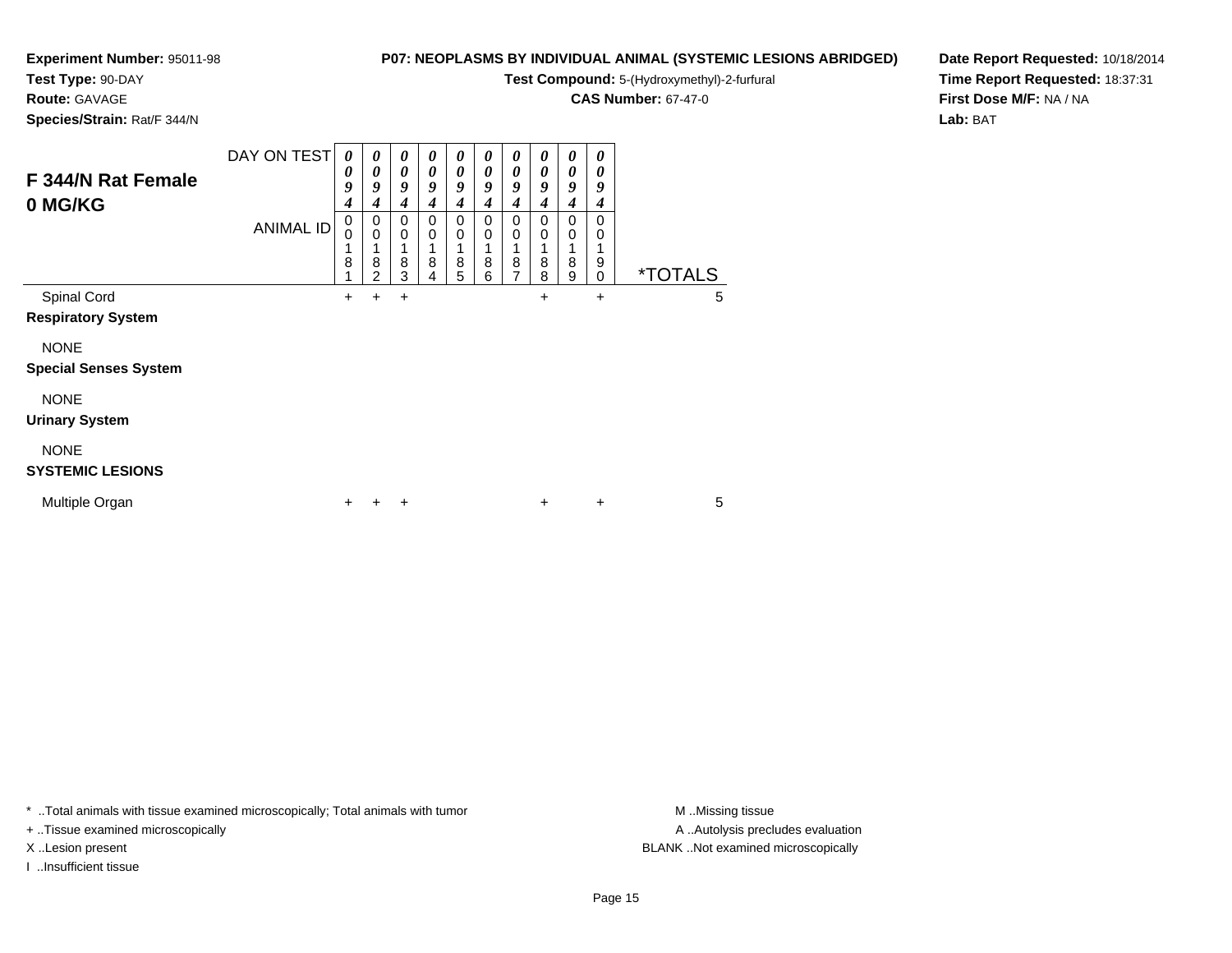# **Test Type:** 90-DAY

**Route:** GAVAGE

**Species/Strain:** Rat/F 344/N

# **P07: NEOPLASMS BY INDIVIDUAL ANIMAL (SYSTEMIC LESIONS ABRIDGED)**

**Test Compound:** 5-(Hydroxymethyl)-2-furfural

**CAS Number:** 67-47-0

**Date Report Requested:** 10/18/2014**Time Report Requested:** 18:37:31**First Dose M/F:** NA / NA**Lab:** BAT

|                                                                                | DAY ON TEST      | $\boldsymbol{\theta}$                | $\boldsymbol{\theta}$                                            | $\boldsymbol{\theta}$                             | $\pmb{\theta}$                                    | $\boldsymbol{\theta}$                                                              | $\boldsymbol{\theta}$                                       | 0                                                                | $\boldsymbol{\theta}$                                                                      | $\pmb{\theta}$                                            | 0                                                                      |                       |
|--------------------------------------------------------------------------------|------------------|--------------------------------------|------------------------------------------------------------------|---------------------------------------------------|---------------------------------------------------|------------------------------------------------------------------------------------|-------------------------------------------------------------|------------------------------------------------------------------|--------------------------------------------------------------------------------------------|-----------------------------------------------------------|------------------------------------------------------------------------|-----------------------|
| F 344/N Rat Female                                                             |                  | 0<br>9                               | $\pmb{\theta}$<br>9                                              | $\pmb{\theta}$<br>9                               | 0<br>9                                            | 0<br>9                                                                             | $\pmb{\theta}$<br>$\boldsymbol{g}$                          | $\pmb{\theta}$<br>9                                              | $\boldsymbol{\theta}$<br>9                                                                 | $\pmb{\theta}$<br>9                                       | 0<br>9                                                                 |                       |
| 94 MG/KG                                                                       | <b>ANIMAL ID</b> | 4<br>$\mathbf 0$<br>0<br>1<br>9<br>1 | $\boldsymbol{4}$<br>$\pmb{0}$<br>$\pmb{0}$<br>1<br>$\frac{9}{2}$ | $\boldsymbol{4}$<br>$\pmb{0}$<br>0<br>1<br>9<br>3 | $\boldsymbol{4}$<br>$\pmb{0}$<br>0<br>1<br>9<br>4 | $\boldsymbol{4}$<br>$\mathbf 0$<br>0<br>1<br>$\begin{array}{c} 9 \\ 5 \end{array}$ | $\boldsymbol{4}$<br>$\pmb{0}$<br>$\mathbf 0$<br>1<br>9<br>6 | $\boldsymbol{4}$<br>$\pmb{0}$<br>$\pmb{0}$<br>1<br>$\frac{9}{7}$ | $\boldsymbol{4}$<br>$\pmb{0}$<br>$\mathbf 0$<br>1<br>$\begin{array}{c} 9 \\ 8 \end{array}$ | $\boldsymbol{4}$<br>$\pmb{0}$<br>$\pmb{0}$<br>1<br>9<br>9 | $\boldsymbol{4}$<br>$\mathbf 0$<br>0<br>$\overline{c}$<br>$\,0\,$<br>0 | <i><b>*TOTALS</b></i> |
| <b>Alimentary System</b>                                                       |                  |                                      |                                                                  |                                                   |                                                   |                                                                                    |                                                             |                                                                  |                                                                                            |                                                           |                                                                        |                       |
| <b>NONE</b><br><b>Cardiovascular System</b>                                    |                  |                                      |                                                                  |                                                   |                                                   |                                                                                    |                                                             |                                                                  |                                                                                            |                                                           |                                                                        |                       |
| <b>NONE</b><br><b>Endocrine System</b>                                         |                  |                                      |                                                                  |                                                   |                                                   |                                                                                    |                                                             |                                                                  |                                                                                            |                                                           |                                                                        |                       |
| <b>NONE</b><br><b>General Body System</b>                                      |                  |                                      |                                                                  |                                                   |                                                   |                                                                                    |                                                             |                                                                  |                                                                                            |                                                           |                                                                        |                       |
| <b>NONE</b><br><b>Genital System</b>                                           |                  |                                      |                                                                  |                                                   |                                                   |                                                                                    |                                                             |                                                                  |                                                                                            |                                                           |                                                                        |                       |
| <b>NONE</b><br><b>Hematopoietic System</b>                                     |                  |                                      |                                                                  |                                                   |                                                   |                                                                                    |                                                             |                                                                  |                                                                                            |                                                           |                                                                        |                       |
| <b>NONE</b><br><b>Integumentary System</b>                                     |                  |                                      |                                                                  |                                                   |                                                   |                                                                                    |                                                             |                                                                  |                                                                                            |                                                           |                                                                        |                       |
| <b>NONE</b><br><b>Musculoskeletal System</b>                                   |                  |                                      |                                                                  |                                                   |                                                   |                                                                                    |                                                             |                                                                  |                                                                                            |                                                           |                                                                        |                       |
| <b>NONE</b><br><b>Nervous System</b>                                           |                  |                                      |                                                                  |                                                   |                                                   |                                                                                    |                                                             |                                                                  |                                                                                            |                                                           |                                                                        |                       |
| <b>Brain</b>                                                                   |                  | $\ddot{}$                            |                                                                  |                                                   | $\ddot{}$                                         |                                                                                    | $\ddot{}$                                                   | $\ddot{}$                                                        |                                                                                            | $\ddot{}$                                                 |                                                                        | 5                     |
| * Total animals with tissue examined microscopically; Total animals with tumor |                  |                                      |                                                                  |                                                   |                                                   |                                                                                    |                                                             |                                                                  |                                                                                            |                                                           |                                                                        | M Missing tissue      |

+ ..Tissue examined microscopically

I ..Insufficient tissue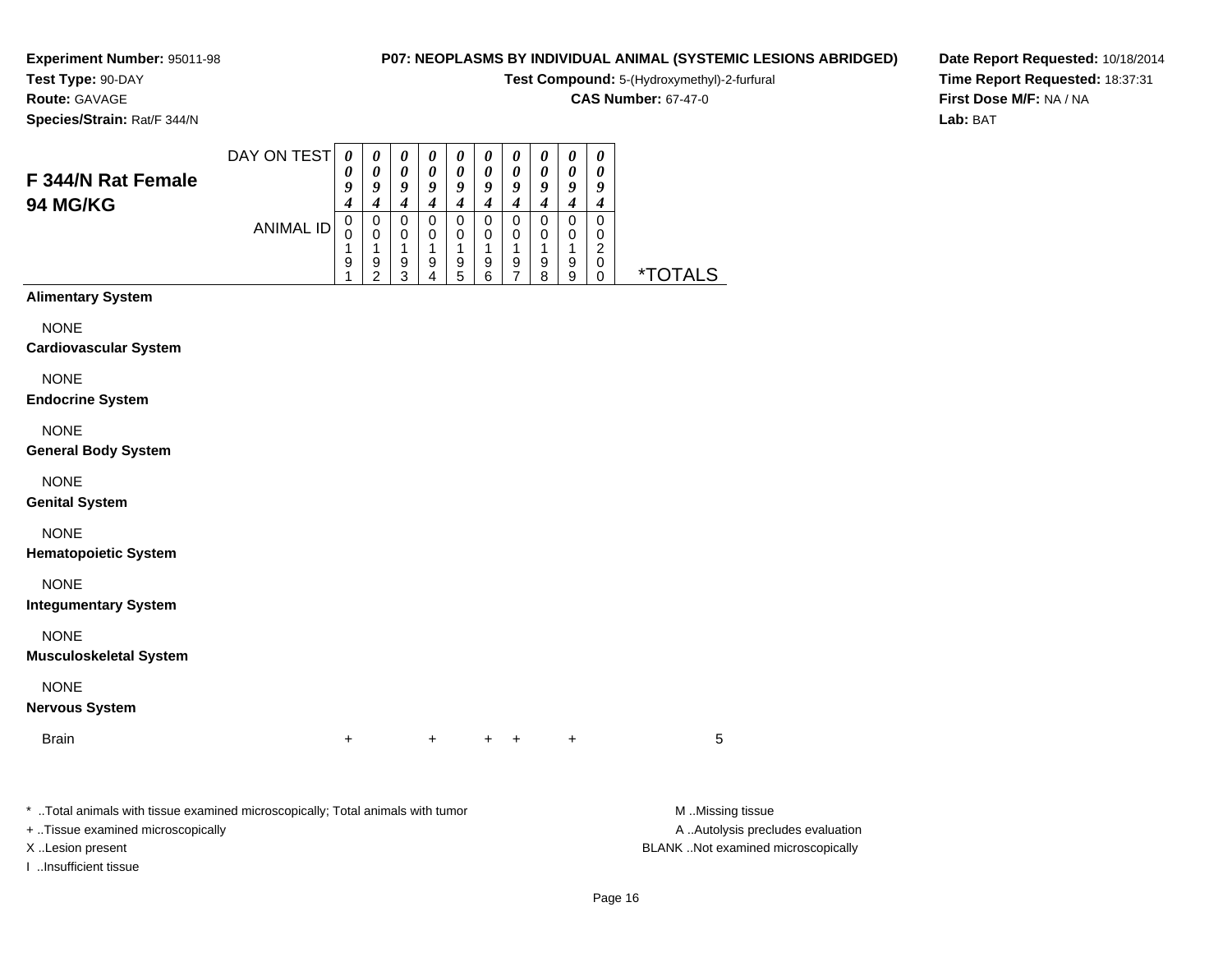# **Test Type:** 90-DAY

**Route:** GAVAGE

**Species/Strain:** Rat/F 344/N

# **P07: NEOPLASMS BY INDIVIDUAL ANIMAL (SYSTEMIC LESIONS ABRIDGED)**

**Test Compound:** 5-(Hydroxymethyl)-2-furfural

**CAS Number:** 67-47-0

**Date Report Requested:** 10/18/2014**Time Report Requested:** 18:37:31**First Dose M/F:** NA / NA**Lab:** BAT

| F 344/N Rat Female<br><b>94 MG/KG</b>       | DAY ON TEST<br><b>ANIMAL ID</b> | 0<br>U<br>9<br>4<br>0<br>$\mathbf 0$<br>1<br>9 | $\boldsymbol{\theta}$<br>0<br>$\boldsymbol{g}$<br>4<br>0<br>$\mathbf 0$<br>9<br>$\overline{2}$ | 0<br>0<br>9<br>4<br>0<br>$\mathbf 0$<br>9<br>3 | 0<br>$\boldsymbol{\theta}$<br>9<br>$\boldsymbol{4}$<br>0<br>$\mathbf 0$<br>1<br>$\boldsymbol{9}$<br>4 | 0<br>0<br>9<br>4<br>0<br>$\mathbf 0$<br>9<br>5 | $\boldsymbol{\theta}$<br>0<br>9<br>4<br>0<br>$\mathbf 0$<br>9<br>6 | $\boldsymbol{\theta}$<br>0<br>9<br>4<br>0<br>$\mathbf 0$<br>9<br>7 | $\boldsymbol{\theta}$<br>0<br>9<br>4<br>0<br>0<br>1<br>$\boldsymbol{9}$<br>8 | 0<br>0<br>9<br>4<br>0<br>0<br>9<br>9 | 0<br>0<br>9<br>4<br>0<br>0<br>2<br>0<br>0 | <i><b>*TOTALS</b></i> |   |
|---------------------------------------------|---------------------------------|------------------------------------------------|------------------------------------------------------------------------------------------------|------------------------------------------------|-------------------------------------------------------------------------------------------------------|------------------------------------------------|--------------------------------------------------------------------|--------------------------------------------------------------------|------------------------------------------------------------------------------|--------------------------------------|-------------------------------------------|-----------------------|---|
| Spinal Cord<br><b>Respiratory System</b>    |                                 | $\ddot{}$                                      |                                                                                                |                                                | $\ddot{}$                                                                                             |                                                | +                                                                  | +                                                                  |                                                                              | +                                    |                                           |                       | 5 |
| <b>NONE</b><br><b>Special Senses System</b> |                                 |                                                |                                                                                                |                                                |                                                                                                       |                                                |                                                                    |                                                                    |                                                                              |                                      |                                           |                       |   |
| <b>NONE</b><br><b>Urinary System</b>        |                                 |                                                |                                                                                                |                                                |                                                                                                       |                                                |                                                                    |                                                                    |                                                                              |                                      |                                           |                       |   |
| <b>NONE</b><br><b>SYSTEMIC LESIONS</b>      |                                 |                                                |                                                                                                |                                                |                                                                                                       |                                                |                                                                    |                                                                    |                                                                              |                                      |                                           |                       |   |
| Multiple Organ                              |                                 | $\ddot{}$                                      |                                                                                                |                                                | $\ddot{}$                                                                                             |                                                | $\ddot{}$                                                          | +                                                                  |                                                                              | +                                    |                                           |                       | 5 |

\* ..Total animals with tissue examined microscopically; Total animals with tumor **M** . Missing tissue M ..Missing tissue

+ ..Tissue examined microscopically

I ..Insufficient tissue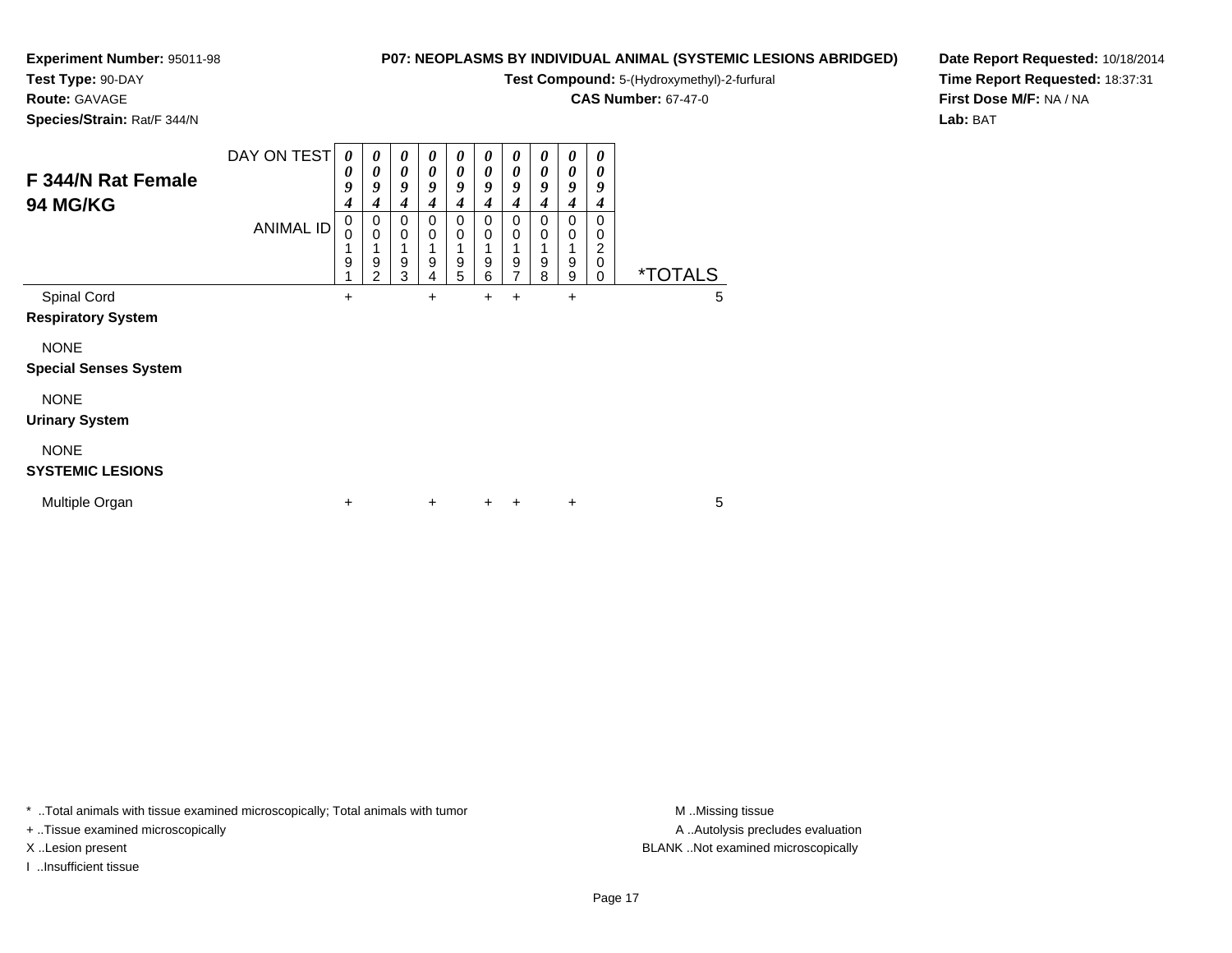#### **Test Type:** 90-DAY**Route:** GAVAGE

**Species/Strain:** Rat/F 344/N

## **P07: NEOPLASMS BY INDIVIDUAL ANIMAL (SYSTEMIC LESIONS ABRIDGED)**

**Test Compound:** 5-(Hydroxymethyl)-2-furfural

**CAS Number:** 67-47-0

**Date Report Requested:** 10/18/2014**Time Report Requested:** 18:37:31**First Dose M/F:** NA / NA**Lab:** BAT

| F 344/N Rat Female                           | DAY ON TEST      | 0<br>0                                    | 0<br>$\boldsymbol{\theta}$                    | 0<br>$\boldsymbol{\theta}$         | 0<br>$\boldsymbol{\theta}$   | 0<br>$\boldsymbol{\theta}$         | 0<br>$\pmb{\theta}$              | 0<br>$\boldsymbol{\theta}$                      | 0<br>0                               | 0<br>$\boldsymbol{\theta}$           | 0<br>$\boldsymbol{\theta}$            |                       |
|----------------------------------------------|------------------|-------------------------------------------|-----------------------------------------------|------------------------------------|------------------------------|------------------------------------|----------------------------------|-------------------------------------------------|--------------------------------------|--------------------------------------|---------------------------------------|-----------------------|
| <b>MG/KG</b><br>188                          |                  | 9<br>$\boldsymbol{4}$                     | 9<br>$\boldsymbol{4}$                         | 9<br>$\boldsymbol{4}$              | 9<br>$\boldsymbol{4}$        | 9<br>$\boldsymbol{4}$              | 9<br>$\boldsymbol{4}$            | 9<br>$\boldsymbol{4}$                           | 9<br>$\boldsymbol{4}$                | $\boldsymbol{9}$<br>$\boldsymbol{4}$ | 9<br>$\boldsymbol{4}$                 |                       |
|                                              | <b>ANIMAL ID</b> | $\pmb{0}$<br>$\mathbf 0$                  | $\pmb{0}$<br>$\mathbf 0$                      | $\pmb{0}$<br>$\pmb{0}$             | $\pmb{0}$<br>$\pmb{0}$       | $\pmb{0}$<br>$\pmb{0}$             | $\pmb{0}$<br>0                   | $\pmb{0}$<br>$\mathbf 0$                        | $\pmb{0}$<br>$\pmb{0}$               | $\pmb{0}$<br>$\pmb{0}$               | $\mathbf 0$<br>0                      |                       |
|                                              |                  | $\overline{\mathbf{c}}$<br>$\pmb{0}$<br>1 | $\overline{c}$<br>$\pmb{0}$<br>$\overline{2}$ | $\boldsymbol{2}$<br>$\pmb{0}$<br>3 | $\sqrt{2}$<br>$\pmb{0}$<br>4 | $\boldsymbol{2}$<br>$\pmb{0}$<br>5 | $\overline{c}$<br>$\pmb{0}$<br>6 | $\boldsymbol{2}$<br>$\pmb{0}$<br>$\overline{7}$ | $\boldsymbol{2}$<br>$\mathbf 0$<br>8 | $\overline{2}$<br>$\pmb{0}$<br>9     | $\boldsymbol{2}$<br>$\mathbf{1}$<br>0 | <i><b>*TOTALS</b></i> |
| <b>Alimentary System</b>                     |                  |                                           |                                               |                                    |                              |                                    |                                  |                                                 |                                      |                                      |                                       |                       |
| <b>NONE</b><br><b>Cardiovascular System</b>  |                  |                                           |                                               |                                    |                              |                                    |                                  |                                                 |                                      |                                      |                                       |                       |
| <b>NONE</b><br><b>Endocrine System</b>       |                  |                                           |                                               |                                    |                              |                                    |                                  |                                                 |                                      |                                      |                                       |                       |
| <b>NONE</b><br><b>General Body System</b>    |                  |                                           |                                               |                                    |                              |                                    |                                  |                                                 |                                      |                                      |                                       |                       |
|                                              |                  |                                           |                                               |                                    |                              |                                    |                                  |                                                 |                                      |                                      |                                       |                       |
| <b>NONE</b><br><b>Genital System</b>         |                  |                                           |                                               |                                    |                              |                                    |                                  |                                                 |                                      |                                      |                                       |                       |
| <b>NONE</b><br><b>Hematopoietic System</b>   |                  |                                           |                                               |                                    |                              |                                    |                                  |                                                 |                                      |                                      |                                       |                       |
| <b>NONE</b><br><b>Integumentary System</b>   |                  |                                           |                                               |                                    |                              |                                    |                                  |                                                 |                                      |                                      |                                       |                       |
| <b>NONE</b><br><b>Musculoskeletal System</b> |                  |                                           |                                               |                                    |                              |                                    |                                  |                                                 |                                      |                                      |                                       |                       |
| <b>NONE</b>                                  |                  |                                           |                                               |                                    |                              |                                    |                                  |                                                 |                                      |                                      |                                       |                       |
| <b>Nervous System</b>                        |                  |                                           |                                               |                                    |                              |                                    |                                  |                                                 |                                      |                                      |                                       |                       |
| <b>Brain</b>                                 |                  | $\ddot{}$                                 |                                               |                                    |                              | $\ddot{}$                          |                                  | $\pm$                                           | $\pm$                                | $\ddot{}$                            |                                       | 5                     |
|                                              |                  |                                           |                                               |                                    |                              |                                    |                                  |                                                 |                                      |                                      |                                       |                       |

\* ..Total animals with tissue examined microscopically; Total animals with tumor **M** . Missing tissue M ..Missing tissue

+ ..Tissue examined microscopically

I ..Insufficient tissue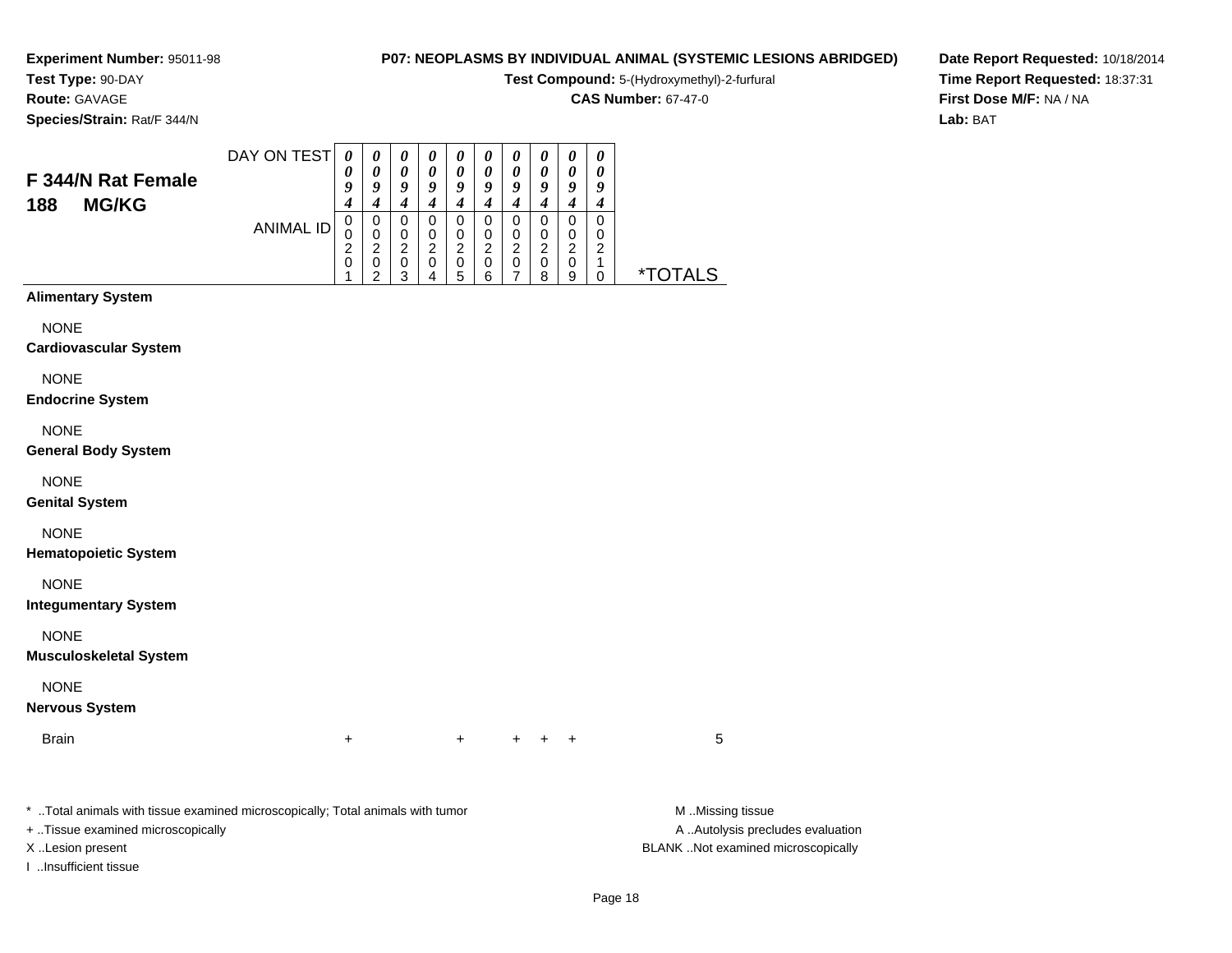## **Test Type:** 90-DAY

**Route:** GAVAGE

**Species/Strain:** Rat/F 344/N

# **P07: NEOPLASMS BY INDIVIDUAL ANIMAL (SYSTEMIC LESIONS ABRIDGED)**

**Test Compound:** 5-(Hydroxymethyl)-2-furfural

**CAS Number:** 67-47-0

**Date Report Requested:** 10/18/2014**Time Report Requested:** 18:37:31**First Dose M/F:** NA / NA**Lab:** BAT

| F 344/N Rat Female<br>188<br><b>MG/KG</b>   | DAY ON TEST      | 0<br>0<br>9<br>4 | $\boldsymbol{\theta}$<br>$\boldsymbol{\theta}$<br>9<br>4            | $\boldsymbol{\theta}$<br>0<br>9<br>4 | 0<br>0<br>9<br>4                             | 0<br>0<br>9<br>4             | 0<br>0<br>9<br>4             | 0<br>0<br>9<br>4      | 0<br>0<br>9<br>4                     | 0<br>0<br>9<br>4                       | 0<br>0<br>9<br>4             |                       |   |  |
|---------------------------------------------|------------------|------------------|---------------------------------------------------------------------|--------------------------------------|----------------------------------------------|------------------------------|------------------------------|-----------------------|--------------------------------------|----------------------------------------|------------------------------|-----------------------|---|--|
|                                             | <b>ANIMAL ID</b> | 0<br>0<br>2<br>0 | 0<br>$\mathbf 0$<br>$\overline{c}$<br>$\mathbf 0$<br>$\overline{2}$ | 0<br>0<br>2<br>$\mathbf 0$<br>3      | 0<br>0<br>$\overline{c}$<br>$\mathbf 0$<br>4 | 0<br>0<br>2<br>$\Omega$<br>5 | 0<br>0<br>$\frac{2}{0}$<br>6 | 0<br>0<br>2<br>0<br>7 | 0<br>$\pmb{0}$<br>$\frac{2}{0}$<br>8 | $\Omega$<br>0<br>2<br>$\mathbf 0$<br>9 | $\Omega$<br>0<br>2<br>1<br>0 | <i><b>*TOTALS</b></i> |   |  |
| Spinal Cord<br><b>Respiratory System</b>    |                  | +                |                                                                     |                                      |                                              | +                            |                              | $\pm$                 | +                                    | +                                      |                              |                       | 5 |  |
| <b>NONE</b><br><b>Special Senses System</b> |                  |                  |                                                                     |                                      |                                              |                              |                              |                       |                                      |                                        |                              |                       |   |  |
| <b>NONE</b><br><b>Urinary System</b>        |                  |                  |                                                                     |                                      |                                              |                              |                              |                       |                                      |                                        |                              |                       |   |  |
| <b>NONE</b><br><b>SYSTEMIC LESIONS</b>      |                  |                  |                                                                     |                                      |                                              |                              |                              |                       |                                      |                                        |                              |                       |   |  |
| Multiple Organ                              |                  | +                |                                                                     |                                      |                                              | $\pm$                        |                              | ÷                     |                                      | ÷                                      |                              |                       | 5 |  |

\* ..Total animals with tissue examined microscopically; Total animals with tumor **M** . Missing tissue M ..Missing tissue

+ ..Tissue examined microscopically

I ..Insufficient tissue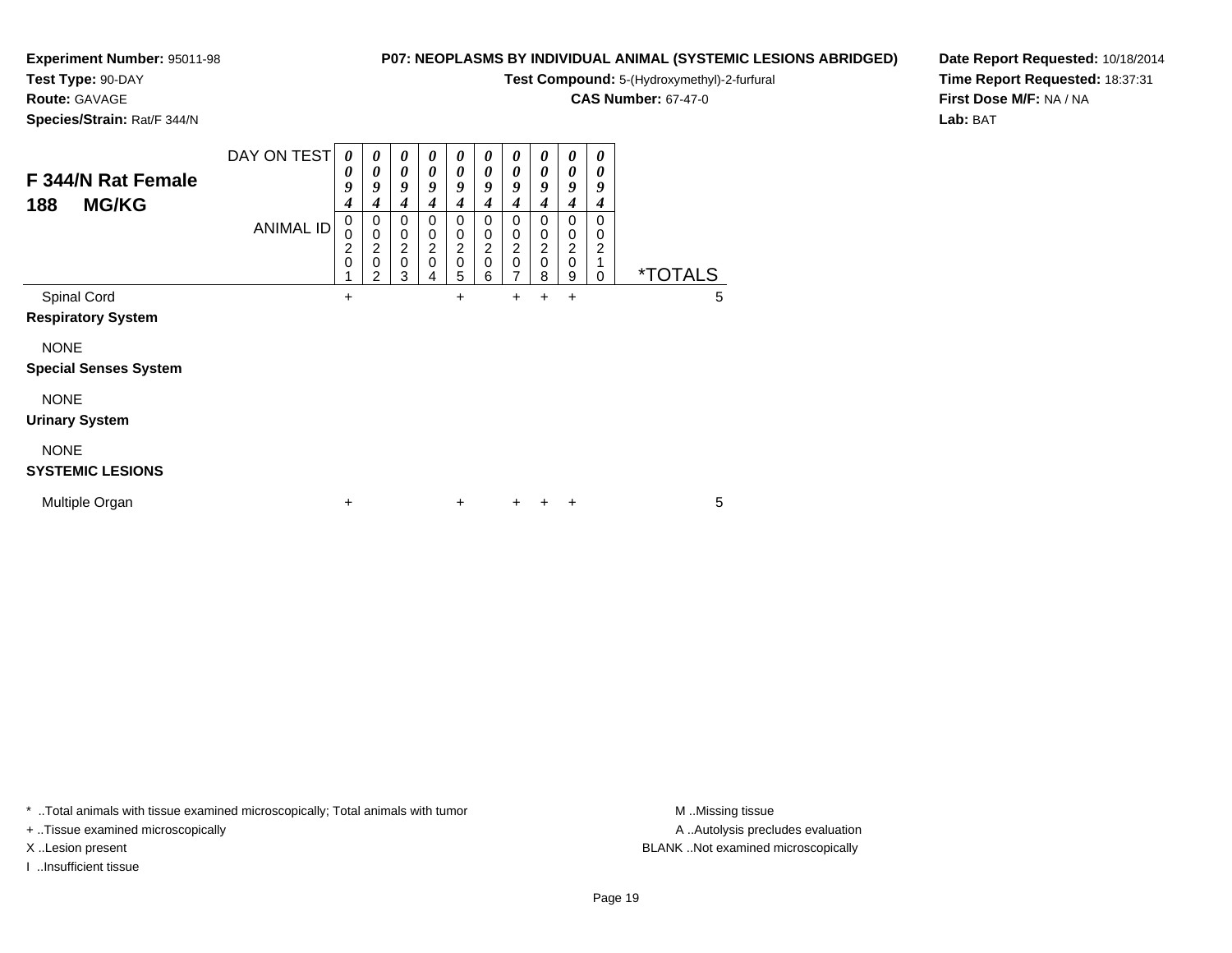#### **Test Type:** 90-DAY**Route:** GAVAGE

**Species/Strain:** Rat/F 344/N

### **P07: NEOPLASMS BY INDIVIDUAL ANIMAL (SYSTEMIC LESIONS ABRIDGED)**

**Test Compound:** 5-(Hydroxymethyl)-2-furfural

**CAS Number:** 67-47-0

**Date Report Requested:** 10/18/2014**Time Report Requested:** 18:37:31**First Dose M/F:** NA / NA**Lab:** BAT

| F 344/N Rat Female<br><b>MG/KG</b><br>375 | DAY ON TEST | U<br>Y<br>4 | $\boldsymbol{\theta}$<br>0<br>9<br>4 | $\boldsymbol{\theta}$<br>$\boldsymbol{\theta}$<br>9<br>4 | $\boldsymbol{\theta}$<br>$\boldsymbol{\theta}$<br>9 | $\boldsymbol{\theta}$<br>$\boldsymbol{\theta}$<br>о | $\boldsymbol{\theta}$<br>$\boldsymbol{\theta}$<br>9 | $\boldsymbol{\theta}$<br>$\boldsymbol{\theta}$<br>9<br>4 | $\boldsymbol{\theta}$<br>$\boldsymbol{\theta}$<br>9 | $\boldsymbol{\theta}$<br>$\boldsymbol{\theta}$<br>о | $\boldsymbol{\theta}$<br>$\boldsymbol{\theta}$<br>9<br>4 |                    |
|-------------------------------------------|-------------|-------------|--------------------------------------|----------------------------------------------------------|-----------------------------------------------------|-----------------------------------------------------|-----------------------------------------------------|----------------------------------------------------------|-----------------------------------------------------|-----------------------------------------------------|----------------------------------------------------------|--------------------|
|                                           | ANIMAL ID   | U<br>◠      | 0<br>າ<br>ົ                          | U<br>ົ<br>◠                                              | າ                                                   | ົ<br>5                                              | າ<br>6                                              | າ                                                        | ົ<br>8                                              | 0<br>ົ<br>a                                         | 0<br>ົ<br>ົ                                              | <b>OTALS</b><br>∗⊤ |

#### **Alimentary System**

NONE

#### **Cardiovascular System**

NONE

#### **Endocrine System**

NONE

#### **General Body System**

NONE

#### **Genital System**

NONE

#### **Hematopoietic System**

NONE

#### **Integumentary System**

NONE

#### **Musculoskeletal System**

NONE

#### **Nervous System**

Brain

n  $+$ <sup>+</sup> <sup>+</sup> <sup>+</sup> <sup>+</sup> <sup>5</sup>

\* ..Total animals with tissue examined microscopically; Total animals with tumor **M** ..Missing tissue M ..Missing tissue

+ ..Tissue examined microscopically

I ..Insufficient tissue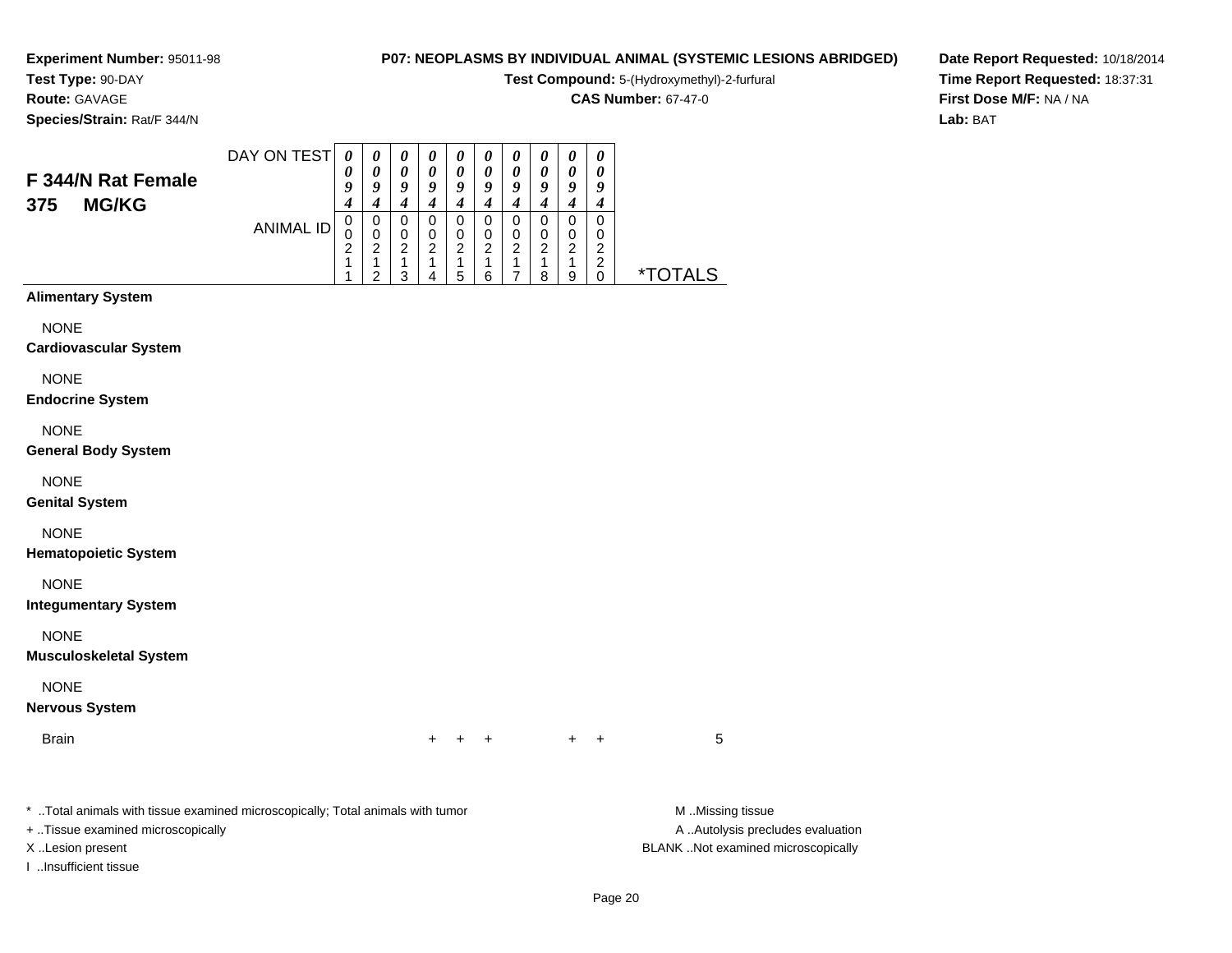#### **Test Type:** 90-DAY

**Route:** GAVAGE

**Species/Strain:** Rat/F 344/N

# **P07: NEOPLASMS BY INDIVIDUAL ANIMAL (SYSTEMIC LESIONS ABRIDGED)**

**Test Compound:** 5-(Hydroxymethyl)-2-furfural

**CAS Number:** 67-47-0

**Date Report Requested:** 10/18/2014**Time Report Requested:** 18:37:31**First Dose M/F:** NA / NA**Lab:** BAT

| F 344/N Rat Female<br><b>MG/KG</b><br>375   | DAY ON TEST      | 0<br>0<br>9<br>4         | $\boldsymbol{\theta}$<br>0<br>9<br>4                 | 0<br>$\boldsymbol{\theta}$<br>9<br>4 | $\boldsymbol{\theta}$<br>$\boldsymbol{\theta}$<br>9<br>4 | 0<br>0<br>9<br>4              | 0<br>0<br>9<br>4              | 0<br>0<br>9<br>4              | 0<br>0<br>9<br>4                       | 0<br>0<br>9<br>4                       | 0<br>0<br>9<br>4             |                       |   |
|---------------------------------------------|------------------|--------------------------|------------------------------------------------------|--------------------------------------|----------------------------------------------------------|-------------------------------|-------------------------------|-------------------------------|----------------------------------------|----------------------------------------|------------------------------|-----------------------|---|
|                                             | <b>ANIMAL ID</b> | 0<br>0<br>$\overline{c}$ | 0<br>$\mathbf 0$<br>$\overline{c}$<br>$\overline{2}$ | 0<br>0<br>$\overline{c}$<br>3        | 0<br>0<br>$\overline{c}$<br>4                            | 0<br>0<br>$\overline{c}$<br>5 | 0<br>0<br>$\overline{c}$<br>6 | 0<br>0<br>$\overline{c}$<br>7 | 0<br>0<br>$\overline{\mathbf{c}}$<br>8 | 0<br>0<br>$\overline{\mathbf{c}}$<br>9 | 0<br>0<br>2<br>2<br>$\Omega$ | <i><b>*TOTALS</b></i> |   |
| Spinal Cord<br><b>Respiratory System</b>    |                  |                          |                                                      |                                      | +                                                        |                               | +                             |                               |                                        | $\pm$                                  | $\ddot{}$                    |                       | 5 |
| <b>NONE</b><br><b>Special Senses System</b> |                  |                          |                                                      |                                      |                                                          |                               |                               |                               |                                        |                                        |                              |                       |   |
| <b>NONE</b><br><b>Urinary System</b>        |                  |                          |                                                      |                                      |                                                          |                               |                               |                               |                                        |                                        |                              |                       |   |
| <b>NONE</b><br><b>SYSTEMIC LESIONS</b>      |                  |                          |                                                      |                                      |                                                          |                               |                               |                               |                                        |                                        |                              |                       |   |
| Multiple Organ                              |                  |                          |                                                      |                                      | $\pm$                                                    |                               | +                             |                               |                                        | $\pm$                                  | +                            |                       | 5 |

\* ..Total animals with tissue examined microscopically; Total animals with tumor **M** . Missing tissue M ..Missing tissue

+ ..Tissue examined microscopically

I ..Insufficient tissue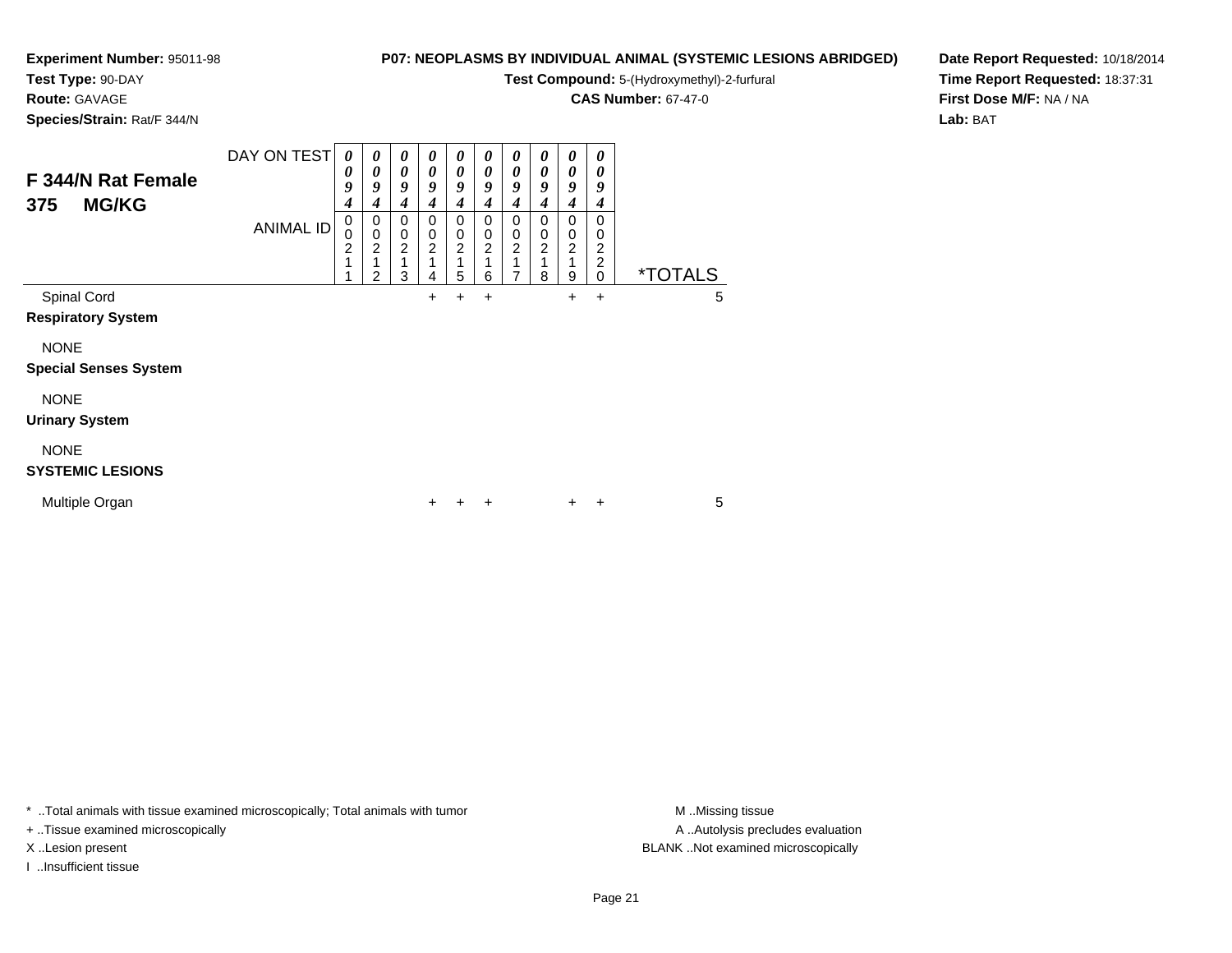#### **Test Type:** 90-DAY**Route:** GAVAGE

**Species/Strain:** Rat/F 344/N

#### **P07: NEOPLASMS BY INDIVIDUAL ANIMAL (SYSTEMIC LESIONS ABRIDGED)**

**Test Compound:** 5-(Hydroxymethyl)-2-furfural

**CAS Number:** 67-47-0

**Date Report Requested:** 10/18/2014**Time Report Requested:** 18:37:31**First Dose M/F:** NA / NA**Lab:** BAT

| F 344/N Rat Female<br><b>MG/KG</b><br>750 | DAY ON TEST | 0<br>$\boldsymbol{0}$ | $\boldsymbol{\theta}$<br>0 | U<br>0 | U<br>o | U<br>9           | U<br>0<br>9 | U<br>9      | o                     | o           | o                     |                 |
|-------------------------------------------|-------------|-----------------------|----------------------------|--------|--------|------------------|-------------|-------------|-----------------------|-------------|-----------------------|-----------------|
|                                           | ANIMAL ID   | ◠<br>ົ                | ົ<br>າ<br>∠                | ົ      | ົ<br>2 | ⌒<br>⌒<br>∼<br>5 | ົ<br>2<br>6 | ົ<br>ົ<br>∸ | 0<br>ົ<br>າ<br>∠<br>8 | ົ<br>ົ<br>я | 0<br>U<br>◠<br>3<br>υ | <b>ALS</b><br>× |
| Alimantary Cyclam                         |             |                       |                            |        |        |                  |             |             |                       |             |                       |                 |

# **Alimentary System**

NONE

#### **Cardiovascular System**

NONE

**Endocrine System**

#### NONE

**General Body System**

#### NONE

**Genital System**

#### NONE

**Hematopoietic System**

#### NONE

**Integumentary System**

#### NONE

**Musculoskeletal System**

#### NONE

#### **Nervous System**

Brain

n  $+$ <sup>+</sup> <sup>+</sup> <sup>+</sup> <sup>+</sup> <sup>5</sup>

\* ..Total animals with tissue examined microscopically; Total animals with tumor **M** ..Missing tissue M ..Missing tissue

+ ..Tissue examined microscopically

I ..Insufficient tissue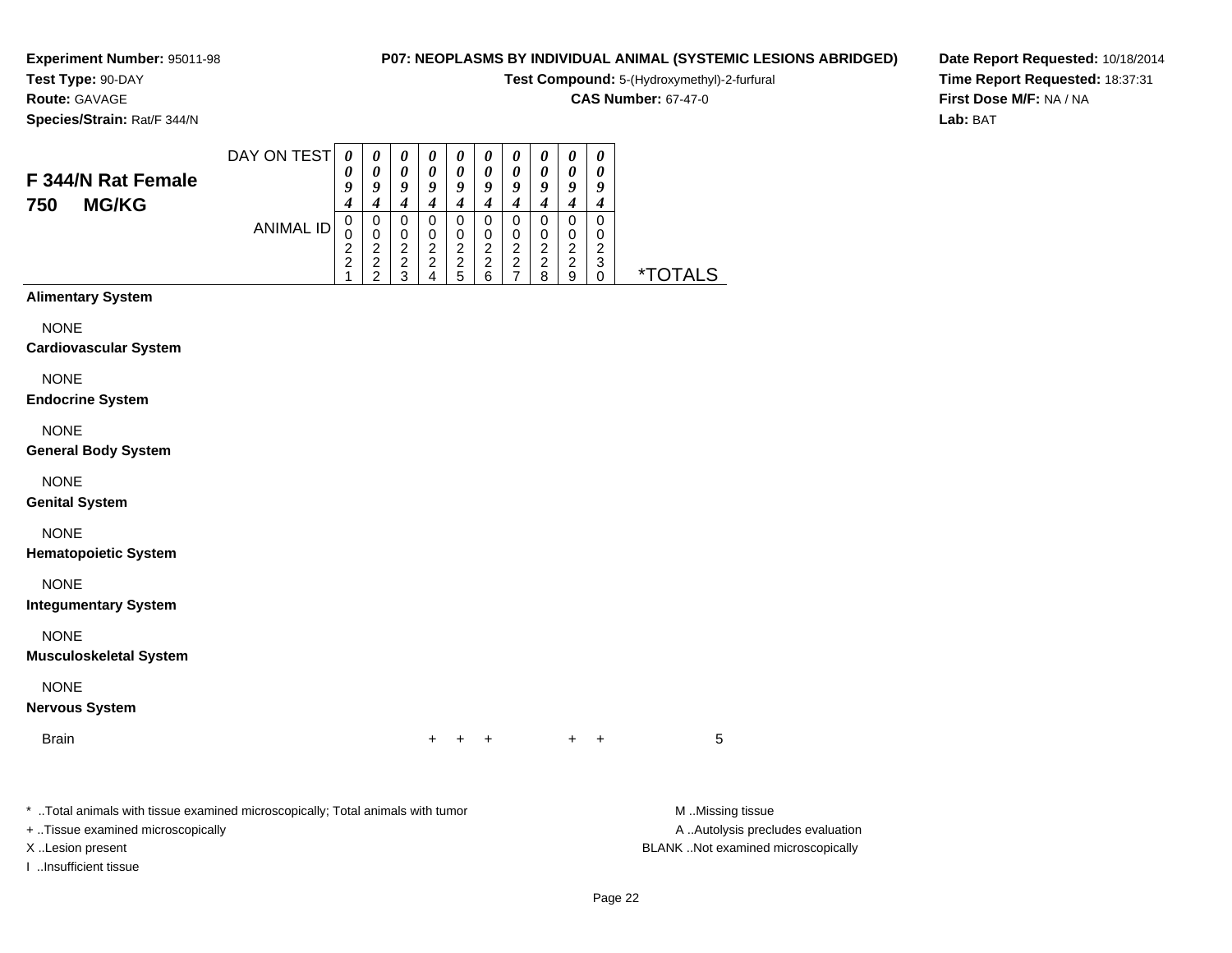#### **Test Type:** 90-DAY

**Route:** GAVAGE

**Species/Strain:** Rat/F 344/N

# **P07: NEOPLASMS BY INDIVIDUAL ANIMAL (SYSTEMIC LESIONS ABRIDGED)**

**Test Compound:** 5-(Hydroxymethyl)-2-furfural

**CAS Number:** 67-47-0

**Date Report Requested:** 10/18/2014**Time Report Requested:** 18:37:32**First Dose M/F:** NA / NA**Lab:** BAT

| F 344/N Rat Female<br><b>MG/KG</b><br>750   | DAY ON TEST<br><b>ANIMAL ID</b> | 0<br>0<br>9<br>4<br>0<br>0<br>$\overline{c}$<br>$\overline{c}$ | 0<br>0<br>9<br>4<br>0<br>$\pmb{0}$<br>$\frac{2}{2}$ | 0<br>0<br>9<br>4<br>0<br>0<br>$\frac{2}{2}$<br>3 | 0<br>0<br>9<br>4<br>0<br>0<br>2<br>2<br>4 | 0<br>0<br>9<br>4<br>0<br>0<br>$\overline{\mathbf{c}}$<br>$\frac{2}{5}$ | 0<br>0<br>9<br>4<br>0<br>0<br>$\begin{array}{c} 2 \\ 2 \\ 6 \end{array}$ | 0<br>0<br>9<br>4<br>0<br>0<br>2<br>$\frac{2}{7}$ | 0<br>0<br>9<br>4<br>0<br>0<br>$\frac{2}{2}$<br>8 | 0<br>0<br>9<br>4<br>0<br>0<br>$\overline{2}$<br>$\overline{c}$<br>9 | 0<br>0<br>9<br>4<br>0<br>0<br>$\overline{c}$<br>$\ensuremath{\mathsf{3}}$<br>0 | <i><b>*TOTALS</b></i> |   |
|---------------------------------------------|---------------------------------|----------------------------------------------------------------|-----------------------------------------------------|--------------------------------------------------|-------------------------------------------|------------------------------------------------------------------------|--------------------------------------------------------------------------|--------------------------------------------------|--------------------------------------------------|---------------------------------------------------------------------|--------------------------------------------------------------------------------|-----------------------|---|
| Spinal Cord<br><b>Respiratory System</b>    |                                 |                                                                |                                                     |                                                  | +                                         | +                                                                      | +                                                                        |                                                  |                                                  | $\ddot{}$                                                           | $\ddot{}$                                                                      |                       | 5 |
| <b>NONE</b><br><b>Special Senses System</b> |                                 |                                                                |                                                     |                                                  |                                           |                                                                        |                                                                          |                                                  |                                                  |                                                                     |                                                                                |                       |   |
| <b>NONE</b><br><b>Urinary System</b>        |                                 |                                                                |                                                     |                                                  |                                           |                                                                        |                                                                          |                                                  |                                                  |                                                                     |                                                                                |                       |   |
| <b>NONE</b><br><b>SYSTEMIC LESIONS</b>      |                                 |                                                                |                                                     |                                                  |                                           |                                                                        |                                                                          |                                                  |                                                  |                                                                     |                                                                                |                       |   |
| Multiple Organ                              |                                 |                                                                |                                                     |                                                  | +                                         |                                                                        | +                                                                        |                                                  |                                                  | $\ddot{}$                                                           | +                                                                              |                       | 5 |

\* ..Total animals with tissue examined microscopically; Total animals with tumor **M** . Missing tissue M ..Missing tissue

+ ..Tissue examined microscopically

I ..Insufficient tissue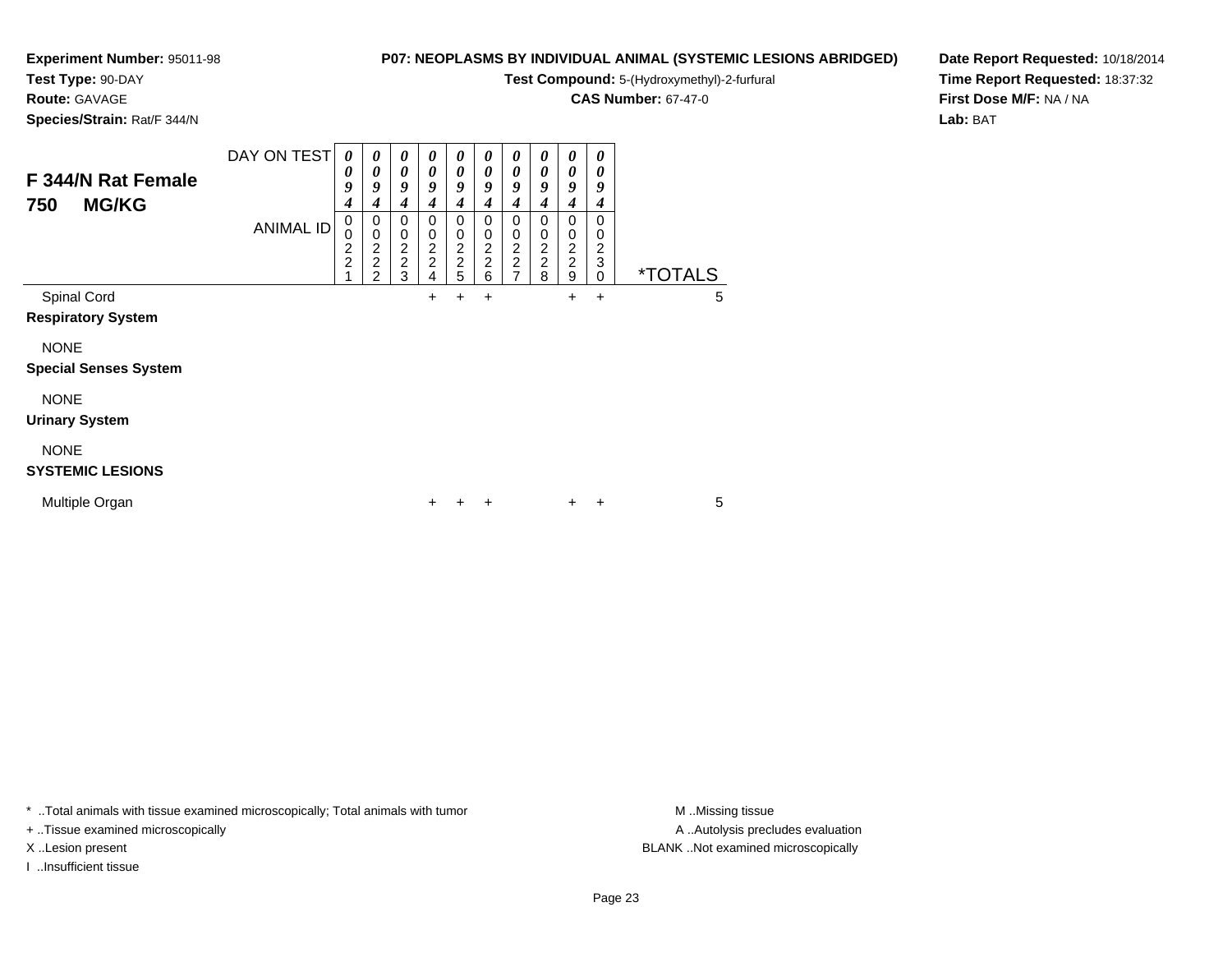# **Test Type:** 90-DAY

**Route:** GAVAGE

**Species/Strain:** Rat/F 344/N

# **P07: NEOPLASMS BY INDIVIDUAL ANIMAL (SYSTEMIC LESIONS ABRIDGED)**

**Test Compound:** 5-(Hydroxymethyl)-2-furfural

**CAS Number:** 67-47-0

**Date Report Requested:** 10/18/2014**Time Report Requested:** 18:37:32**First Dose M/F:** NA / NA**Lab:** BAT

| F 344/N Rat Female<br>1500<br><b>MG/KG</b> | DAY ON TEST<br><b>ANIMAL ID</b> | $\boldsymbol{\theta}$<br>0<br>0<br>4<br>0<br>0<br>$\overline{\mathbf{c}}$<br>3 | 0<br>0<br>9<br>$\boldsymbol{4}$<br>0<br>$\begin{smallmatrix} 0 \\ 2 \end{smallmatrix}$<br>$\ensuremath{\mathsf{3}}$<br>$\overline{2}$ | 0<br>$\boldsymbol{\theta}$<br>9<br>$\boldsymbol{4}$<br>0<br>$\frac{0}{2}$<br>3 | 0<br>0<br>9<br>$\boldsymbol{4}$<br>0<br>0<br>$\frac{2}{3}$<br>4 | 0<br>0<br>9<br>4<br>0<br>$\boldsymbol{0}$<br>$\frac{2}{3}$<br>5 | 0<br>0<br>9<br>$\boldsymbol{4}$<br>0<br>$\pmb{0}$<br>$\frac{2}{3}$<br>6 | 0<br>0<br>5<br>9<br>0<br>$\pmb{0}$<br>$\frac{2}{3}$<br>$\overline{7}$ | 0<br>$\boldsymbol{\theta}$<br>9<br>$\boldsymbol{4}$<br>0<br>0<br>$\frac{2}{3}$<br>8 | 0<br>0<br>0<br>3<br>0<br>$\pmb{0}$<br>$\frac{2}{3}$<br>9 | 0<br>0<br>9<br>4<br>0<br>0<br>$\overline{c}$<br>4<br>$\pmb{0}$ | <i><b>*TOTALS</b></i> |
|--------------------------------------------|---------------------------------|--------------------------------------------------------------------------------|---------------------------------------------------------------------------------------------------------------------------------------|--------------------------------------------------------------------------------|-----------------------------------------------------------------|-----------------------------------------------------------------|-------------------------------------------------------------------------|-----------------------------------------------------------------------|-------------------------------------------------------------------------------------|----------------------------------------------------------|----------------------------------------------------------------|-----------------------|
| <b>Alimentary System</b>                   |                                 |                                                                                |                                                                                                                                       |                                                                                |                                                                 |                                                                 |                                                                         |                                                                       |                                                                                     |                                                          |                                                                |                       |
| <b>NONE</b>                                |                                 |                                                                                |                                                                                                                                       |                                                                                |                                                                 |                                                                 |                                                                         |                                                                       |                                                                                     |                                                          |                                                                |                       |
| <b>Cardiovascular System</b>               |                                 |                                                                                |                                                                                                                                       |                                                                                |                                                                 |                                                                 |                                                                         |                                                                       |                                                                                     |                                                          |                                                                |                       |
| <b>NONE</b>                                |                                 |                                                                                |                                                                                                                                       |                                                                                |                                                                 |                                                                 |                                                                         |                                                                       |                                                                                     |                                                          |                                                                |                       |
| <b>Endocrine System</b>                    |                                 |                                                                                |                                                                                                                                       |                                                                                |                                                                 |                                                                 |                                                                         |                                                                       |                                                                                     |                                                          |                                                                |                       |
| <b>NONE</b>                                |                                 |                                                                                |                                                                                                                                       |                                                                                |                                                                 |                                                                 |                                                                         |                                                                       |                                                                                     |                                                          |                                                                |                       |
| <b>General Body System</b>                 |                                 |                                                                                |                                                                                                                                       |                                                                                |                                                                 |                                                                 |                                                                         |                                                                       |                                                                                     |                                                          |                                                                |                       |
| <b>NONE</b><br><b>Genital System</b>       |                                 |                                                                                |                                                                                                                                       |                                                                                |                                                                 |                                                                 |                                                                         |                                                                       |                                                                                     |                                                          |                                                                |                       |
| <b>NONE</b>                                |                                 |                                                                                |                                                                                                                                       |                                                                                |                                                                 |                                                                 |                                                                         |                                                                       |                                                                                     |                                                          |                                                                |                       |
| <b>Hematopoietic System</b>                |                                 |                                                                                |                                                                                                                                       |                                                                                |                                                                 |                                                                 |                                                                         |                                                                       |                                                                                     |                                                          |                                                                |                       |
| <b>NONE</b><br><b>Integumentary System</b> |                                 |                                                                                |                                                                                                                                       |                                                                                |                                                                 |                                                                 |                                                                         |                                                                       |                                                                                     |                                                          |                                                                |                       |

NONE

**Musculoskeletal System**

NONE

#### **Nervous System**

Brainn  $+$ 

\* ..Total animals with tissue examined microscopically; Total animals with tumor **M** ...Missing tissue M ...Missing tissue

+ ..Tissue examined microscopically

I ..Insufficient tissue

A .. Autolysis precludes evaluation X ..Lesion present BLANK ..Not examined microscopically

<sup>+</sup> <sup>+</sup> <sup>+</sup> <sup>+</sup> <sup>5</sup>